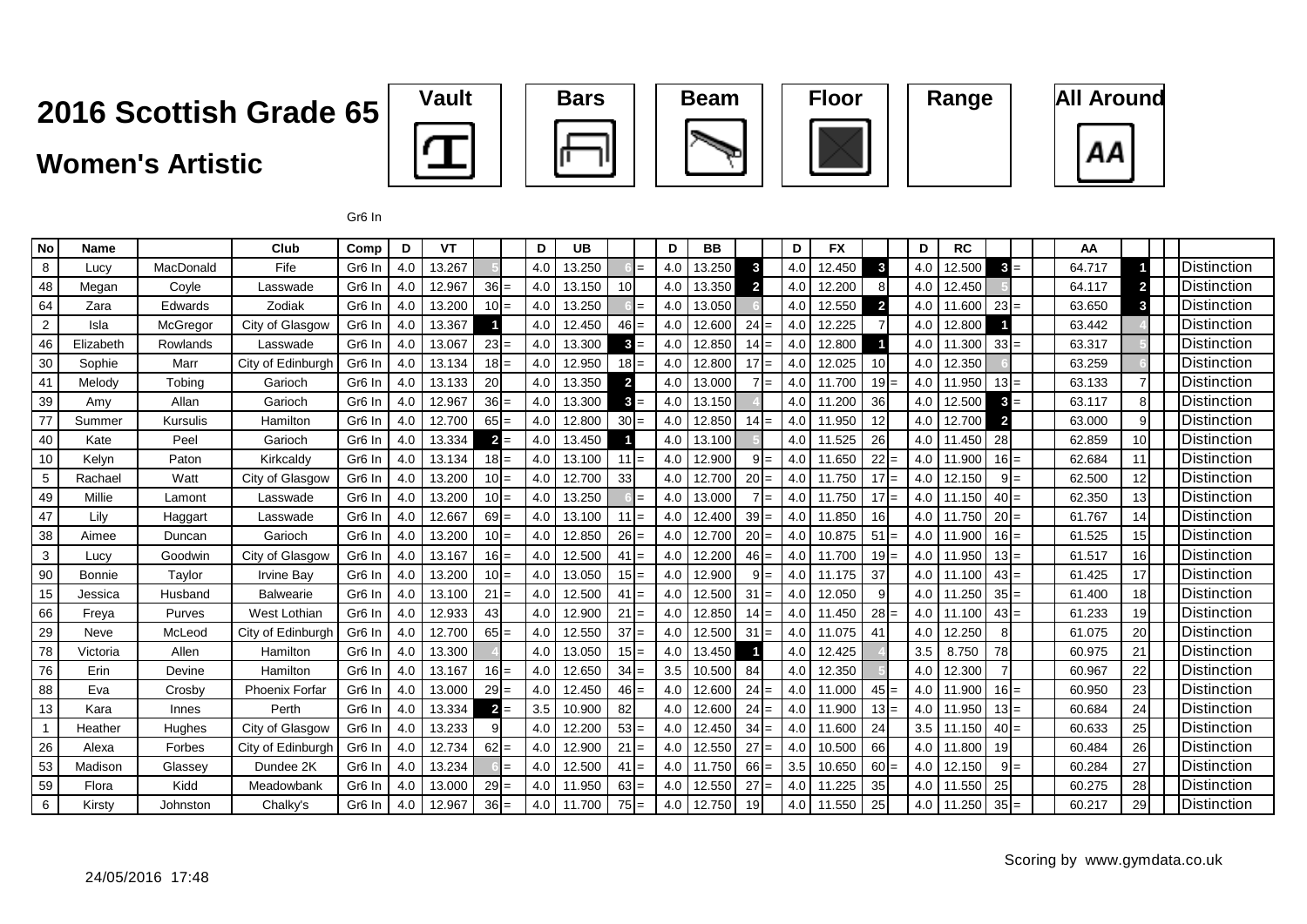| Vault | <b>Bars</b> |
|-------|-------------|
|       |             |







| $\overline{7}$ | Katie        | Scott                | Fife                  | Gr <sub>6</sub> In | 4.0 | 12.834 | $46 =$    | 4.0 | 13.100 | 11     | l=  | 4.0 | 12.900 | $9I=$     | 3.5              | 11.100 | 38                     | 4.0 | 10.200 | 66     | 60.134 | 30 <sup>l</sup> | Distinction          |
|----------------|--------------|----------------------|-----------------------|--------------------|-----|--------|-----------|-----|--------|--------|-----|-----|--------|-----------|------------------|--------|------------------------|-----|--------|--------|--------|-----------------|----------------------|
| 79             | Emma         | Duncan               | Aberdeen              | Gr <sub>6</sub> In | 4.0 | 12.867 | 45        | 4.0 | 12.800 | $30 =$ |     | 3.5 | 12.100 | 51        | 4.0              | 10.750 | $54 =$                 | 4.0 | 11.500 | $26 =$ | 60.017 | 31              | <b>I</b> Distinction |
| 56             | Abbie        | McCrindle            | Irvine Newtown        | Gr <sub>6</sub> In | 4.0 | 12.767 | 57<br>$=$ | 3.5 | 12.100 | 57     |     | 4.0 | 12.350 | 42<br>$=$ | 4.0              | 11.050 | $42 =$                 | 4.0 | 11.750 | $20 =$ | 60.017 | 31              | Distinction          |
| 12             | Kelsev       | Chapman              | L Gymnastics          | Gr <sub>6</sub> In | 4.0 | 12.767 | 57<br>$=$ | 4.0 | 13.100 | $11 =$ |     | 3.5 | 9.700  | 86        | 4.0              | 12.325 |                        | 4.0 | 12.000 | 12     | 59.892 | 33              | Distinction          |
| 63             | Imogen       | Edwards              | Zodiak                | Gr <sub>6</sub> In | 4.0 | 13.234 | $=$       | 4.0 | 12.950 | $18 =$ |     | 3.5 | 10.600 | 82        | 4.0 <sub>1</sub> | 11.900 | $13 =$                 | 4.0 | 11.200 | $37 =$ | 59.884 | 34              | Distinction          |
| 68             | Eilidh       | Boyd                 | West Lothian          | Gr <sub>6</sub> In | 4.0 | 13.100 | 21<br>$=$ | 4.0 | 12.850 | $26 =$ |     | 4.0 | 11.750 | $66 =$    | 4.0              | 11.700 | 19 <sub>l</sub><br>$=$ | 3.5 | 10.450 | $62 =$ | 59.850 | 35 <sub>1</sub> | Distinction          |
| 50             | Olivia       | Patterson            | Lasswade              | Gr <sub>6</sub> In | 4.0 | 12.800 | $53 =$    | 4.0 | 13.250 |        | $=$ | 4.0 | 11.950 | 59:       | 4.0              | 10.750 | 54                     | 4.0 | 11.100 | $43 =$ | 59.850 | $35 =$          | Distinction          |
| 16             | Olivia       | McLeod               | <b>Balwearie</b>      | Gr <sub>6</sub> In | 4.0 | 13.234 | $=$       | 4.0 | 12.450 | $46 =$ |     | 3.5 | 11.450 | $73 =$    | 4.0              | 11.900 | $13 =$                 | 3.5 | 10.750 | 55     | 59.784 | 37              | Distinction          |
| 9              | Megan        | Laurie               | Fife                  | Gr <sub>6</sub> In | 4.0 | 13.034 | $26 =$    | 4.0 | 12.850 | $26 =$ |     | 4.0 | 12.800 | 17<br>$=$ | 4.0              | 12.000 | 11                     | 3.5 | 8.900  | 77     | 59.584 | 38              | Distinction          |
| 45             | Caitlyn      | Eldridge             | Lasswade              | Gr <sub>6</sub> In | 4.0 | 12.534 | 77        | 4.0 | 13.000 | 17     |     | 4.0 | 11.450 | $73 =$    | 4.0              | 11.450 | 28                     | 4.0 | 11.050 | 47     | 59.484 | $39 =$          | Distinction          |
| 73             | Ivanna       | Davis - Grierson     | Dumfries Y            | Gr <sub>6</sub> In | 4.0 | 13.034 | $26 =$    | 4.0 | 13.300 | $3 =$  |     | 4.0 | 12.900 | $9 =$     | 3.0              | 8.750  | 83                     | 4.0 | 11.500 | $26 =$ | 59.484 | $39 =$          | Distinction          |
| 69             | Elodie       | Kauffmann            | <b>ELGA</b>           | Gr <sub>6</sub> In | 4.0 | 12.633 | $73 =$    | 4.0 | 12.550 | 37     | l=  | 4.0 | 12.400 | 39        | 4.0              | 10.275 | 73                     | 4.0 | 11.600 | 23     | 59.458 | 41              | Distinction          |
| 55             | Rubv         | Ritchie              | Dundee 2K             | Gr <sub>6</sub> In | 4.0 | 13.000 | $29 =$    | 4.0 | 12.000 | $60 =$ |     | 4.0 | 12.450 | $34 =$    | 4.0              | 10.600 | $63 =$                 | 4.0 | 11.400 | 29     | 59.450 | 42              | Distinction          |
| 58             | Charlotte    | Paton                | Meadowbank            | Gr <sub>6</sub> In | 4.0 | 12.800 | $53 =$    | 4.0 | 12.900 | 21     | l=  | 4.0 | 12.450 | $34 =$    | 4.0              | 10.350 | 70                     | 4.0 | 10.900 | 52     | 59.400 | 43              | Distinction          |
| 42             | Jennie       | <b>Burnett</b>       | Allander              | Gr <sub>6</sub> In | 4.0 | 12.800 | 53<br>$=$ | 4.0 | 12.150 | $55 =$ |     | 4.0 | 12.150 | 49        | 4.0              | 11.050 | 42<br>=                | 4.0 | 11.200 | 37     | 59.350 | 44              | Distinction          |
| 84             | Ella         | <b>Bradley-Hurst</b> | Lenzie Woodhead       | Gr <sub>6</sub> In | 4.0 | 12.734 | $62 =$    | 4.0 | 12.850 | $26 =$ |     | 4.0 | 12.100 | 51        | 4.0              | 11.450 | 28                     | 4.0 | 10.150 | 67     | 59.284 | 45              | Distinction          |
| 44             | Rowan        | Glegg                | Allander              | Gr <sub>6</sub> In | 4.0 | 13.000 | $29 =$    | 4.0 | 12.900 | 21     | l=  | 3.5 | 11.000 | 81        | 4.0              | 11.650 | 22                     | 3.5 | 10.650 | 57     | 59.200 | 46              | Distinction          |
| 51             | Lilly        | Dowdles              | Dundee 2K             | Gr <sub>6</sub> In | 4.0 | 12.400 | 83        | 4.0 | 11.900 | $65 =$ |     | 4.0 | 12.200 | 46I       | 3.5              | 10.550 | 65                     | 4.0 | 12.050 | 11     | 59.100 | 47              | Distinction          |
| 17             | Sophie       | Thom                 | Balwearie             | Gr6 In             | 4.0 | 12.833 | 51<br>$=$ | 4.0 | 11.700 | $75 =$ |     | 4.0 | 12.550 | 27        | 4.0 <sub>1</sub> | 11.500 | 27                     | 3.5 | 10.500 | 61     | 59.083 | 48              | Distinction          |
| 14             | Jaime        | Menzies              | <b>Balwearie</b>      | Gr <sub>6</sub> In | 4.0 | 13.200 | $10 =$    | 4.0 | 11.850 | $68 =$ |     | 4.0 | 11.600 | $70 =$    | 4.0              | 11.300 | 32                     | 3.5 | 11.000 | $48 =$ | 58.950 | 49              | <b>Distinction</b>   |
| 85             | Emma         | Reid                 | Lenzie Woodhead       | Gr <sub>6</sub> In | 4.0 | 12.633 | $73 =$    | 4.0 | 12.350 | $50 =$ |     | 4.0 | 11.800 | 64        | 4.0              | 10.950 | 48                     | 4.0 | 11.150 | $40 =$ | 58.883 | 50              | Distinction          |
| 52             | Масу         | Milne                | Dundee 2K             | Gr <sub>6</sub> In | 4.0 | 12.834 | $46 =$    | 4.0 | 12.050 | $58 =$ |     | 4.0 | 12.350 | 42<br>$=$ | 4.0              | 10.625 | 62                     | 4.0 | 10.950 | $50 =$ | 58.809 | 51              | Distinction          |
| 75             | Caoimhe      | Ryan                 | Hamilton              | Gr <sub>6</sub> In | 4.0 | 12.967 | $36 =$    | 4.0 | 12.550 | 37     | $=$ | 4.0 | 12.550 | 27        | 3.5              | 9.600  | 80                     | 4.0 | 11.000 | 48     | 58.667 | 52              | Distinction          |
| 4              | Myla         | Welsh                | City of Glasgow       | Gr <sub>6</sub> In | 4.0 | 12.767 | 57<br>$=$ | 4.0 | 12.500 | 41     | $=$ | 4.0 | 11.900 | 61<br>$=$ | 4.0              | 10.875 | $51 =$                 | 3.5 | 10.450 | $62 =$ | 58.492 | 53              | Distinction          |
| 67             | Jaimee-Leigh | Notman               | West Lothian          | Gr <sub>6</sub> In | 4.0 | 12.900 | 44        | 4.0 | 12.650 | $34 =$ |     | 4.0 | 11.900 | 61        | 4.0              | 11.100 | 38                     | 3.0 | 9.800  | 70     | 58.350 | 54              | Distinction          |
| 36             | Katie        | Fielding             | East Kilbride         | Gr <sub>6</sub> In | 4.0 | 12.833 | 51<br>$=$ | 4.0 | 12.400 | 49     |     | 4.0 | 11.600 | $70 =$    | 4.0              | 11.100 | 38 <sup>l</sup>        | 3.0 | 10.250 | 65     | 58.183 | 55              | <b>Distinction</b>   |
| 31             | Trudv        | Patrick              | City of Edinburgh     | Gr <sub>6</sub> In | 4.0 | 12.700 | $65 =$    | 4.0 | 11.900 | $65 =$ |     | 4.0 | 11.800 | 64        | 4.0              | 10.900 | 49                     | 4.0 | 10.850 | 53     | 58.150 | 56              | Distinction          |
| 27             | Grace        | Andersor             | City of Edinburgh     | Gr <sub>6</sub> In | 4.0 | 12.667 | 69<br>$=$ | 4.0 | 11.750 | 72     | $=$ | 4.0 | 12.000 | 58        | 4.0              | 11.000 | 45                     | 4.0 | 10.700 | 56     | 58.117 | 57              | Distinction          |
| 89             | Isla         | Graham               | <b>Phoenix Forfar</b> | Gr <sub>6</sub> In | 4.0 | 12.500 | $79 =$    | 4.0 | 11.900 | $65 =$ |     | 4.0 | 12,200 | $46 =$    | 4.0              | 10.275 | 73                     | 4.0 | 11.200 | $37 =$ | 58.075 | 58              | Distinction          |
| 65             | Emily        | Knowles              | West Lothian          | Gr <sub>6</sub> In | 4.0 | 13.034 | $26 =$    | 4.0 | 12.950 | $18 =$ |     | 4.0 | 12.900 | $9 =$     | 4.0              | 11.250 | 34                     | 2.5 | 7.900  | $84 =$ | 58.034 | 59              | Distinction          |
| 70             | Gracie       | Mack                 | <b>ELGA</b>           | Gr <sub>6</sub> In | 4.0 | 12.967 | 36<br>$=$ | 4.0 | 12.350 | $50 =$ |     | 4.0 | 12.650 | 23        | 4.0              | 10.650 | 60                     | 3.5 | 9.400  | 75     | 58.017 | 60              | Distinction          |
| 21             | Caitlin      | Winter               | Dundee 2K             | Gr <sub>6</sub> In | 4.0 | 13.067 | $23 =$    | 4.0 | 11.250 | 79     |     | 4.0 | 11.950 | $59 =$    | 4.0              | 11.050 | 42 <sub>1</sub><br>$=$ | 4.0 | 10.600 | 58     | 57.917 | 61              | <b>I</b> Distinction |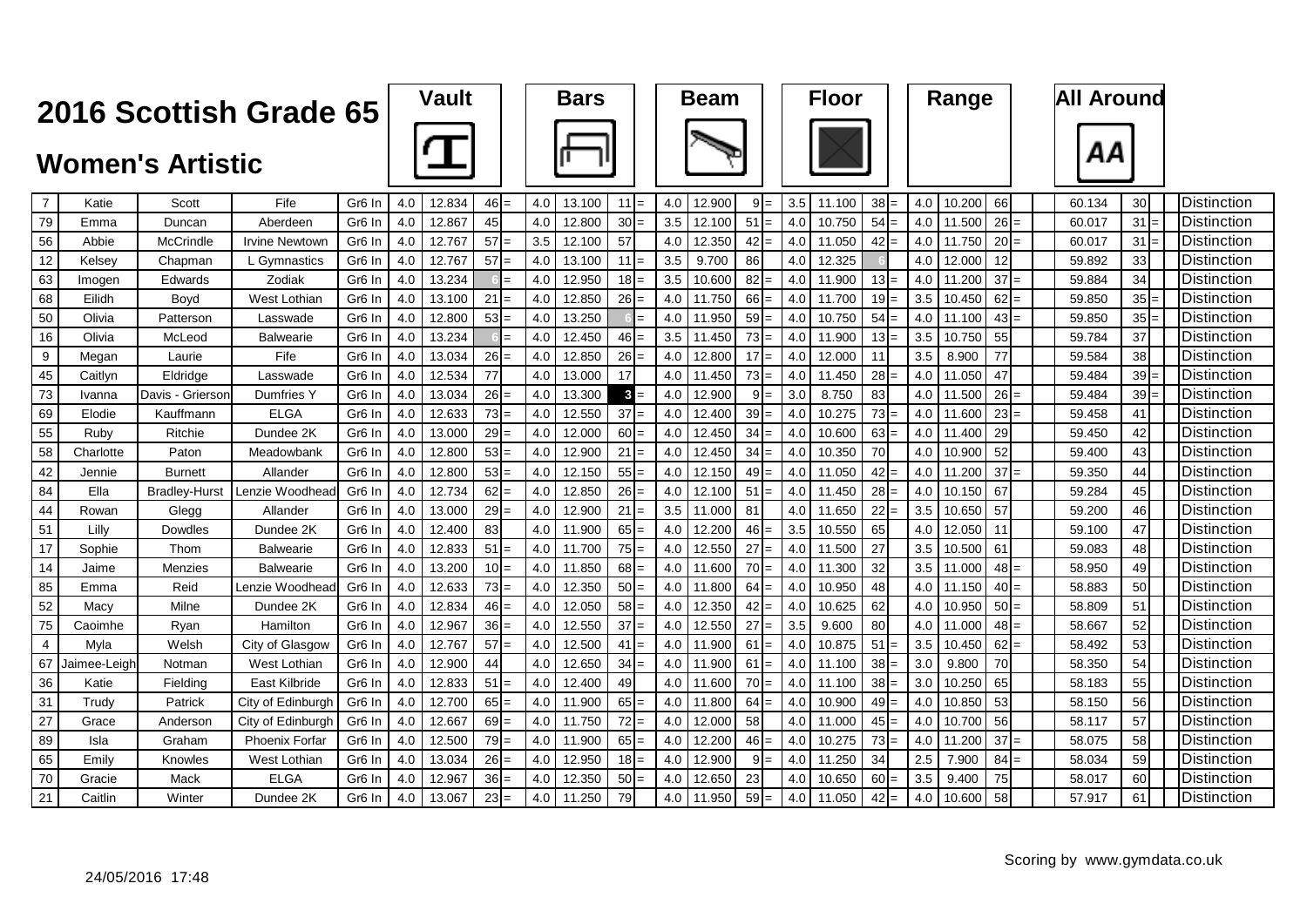| Vault | <b>Bars</b> |
|-------|-------------|
|       |             |







| 57 | Alice       | Henderson    | Meadowbank        | Gr <sub>6</sub> In | 4.0 | 12.434 | 82     | 4.0 | 12.800 | $30 =$          | 4.0 | 12.050 | $55 =$     | 3.5              | 10.075 | 78              | 3.5 | 10.550    | $59 =$    | 57.909 | 62 | Distinction          |
|----|-------------|--------------|-------------------|--------------------|-----|--------|--------|-----|--------|-----------------|-----|--------|------------|------------------|--------|-----------------|-----|-----------|-----------|--------|----|----------------------|
| 20 | Alvvia      | <b>Bruce</b> | Dundee 2K         | Gr <sub>6</sub> In | 4.0 | 13.067 | $23 =$ | 4.0 | 12.600 | 36 <sup>l</sup> | 4.0 | 12.700 | $20 =$     | 3.5              | 8.250  | 85              | 4.0 | .100      | $43 =$    | 57.717 | 63 | <b>I</b> Distinction |
| 87 | Abi         | McIntosh     | Phoenix Forfar    | Gr <sub>6</sub> In | 4.0 | 12.334 | 84     | 3.5 | 10.400 | 84              | 4.0 | 12.500 | $31 =$     | 4.0              | 10.750 | $54 =$          | 4.0 | 11.650    | 22        | 57.634 | 64 | Distinction          |
| 32 | Emma        | Deucher      | East Kilbride     | Gr <sub>6</sub> In | 4.0 | 13.000 | $29 =$ | 4.0 | 12.000 | $60 =$          | 4.0 | .400   | $75 =$     | $4.0\vert$       | 10.325 | $71 =$          | 4.0 | 10.800    | 54        | 57.525 | 65 | <b>IDistinction</b>  |
| 37 | Lucv        | Harley       | Arbroath          | Gr <sub>6</sub> In | 4.0 | 12.700 | $65 =$ | 4.0 | 12.550 | 37<br>$=$       | 4.0 | 11.550 | 72         | 4.0 <sub>1</sub> | 11.450 | $28 =$          | 3.5 | 9.200     | 76        | 57.450 | 66 | Commended            |
| 82 | <b>Beth</b> | <b>Baird</b> | Lenzie Woodhead   | Gr <sub>6</sub> In | 4.0 | 12.667 | $69 =$ | 4.0 | 11.850 | $68 =$          | 4.0 | 11.650 | $68 =$     | $4.0\text{ }$    | 10.900 | 49<br>$=$       | 4.0 | 10.300    | 64        | 57.367 | 67 | <b>Commended</b>     |
| 19 | Molly       | O'Hear       | Cameo             | Gr <sub>6</sub> In | 4.0 | 12.500 | $79 =$ | 4.0 | 11.950 | $63 =$          | 4.0 | 11.250 | $78 =$     | 3.5              | 10.275 | $73 =$          | 3.5 | .350      | $30 =$    | 57.325 | 68 | <b>Commended</b>     |
| 28 | Layla       | Duke         | City of Edinburgh | Gr <sub>6</sub> In | 4.0 | 12.734 | $62 =$ | 4.0 | 12.900 | 21<br>$l =$     | 4.0 | 12.450 | $34 =$     | 4.0 <sub>1</sub> | 10.750 | $54 =$          | 3.5 | 8.450     | 80        | 57.284 | 69 | Commended            |
| 74 | Sophie      | Earle        | <b>Dumfries Y</b> | Gr <sub>6</sub> In | 4.0 | 12.600 | 75     | 3.5 | 10.800 | 83              | 4.0 | 12.100 | .51<br>$=$ | 4.0 <sub>1</sub> | 10.800 | 53              | 4.0 | 10.950    | $50 =$    | 57.250 | 70 | Commended            |
| 60 | Lia         | Kilpatrick   | Meadowbank        | Gr <sub>6</sub> In | 4.0 | 12.834 | $46 =$ | 4.0 | 12.200 | $53 =$          | 4.0 | 12.050 | $55 =$     | 4.0 <sub>1</sub> | 10.450 | $67 =$          | 3.0 | 9.700     | $=$       | 57.234 | 71 | Commended            |
| 83 | Caitlyn     | Reid         | Lenzie Woodhead   | Gr <sub>6</sub> In | 4.0 | 12.667 | $69 =$ | 4.0 | 11.750 | $72 =$          | 4.0 | 12.050 | $55 =$     | 4.0              | 10.325 | $=$             | 4.0 | 10.050    | 68        | 56.842 | 72 | Commended            |
| 61 | Rosie       | Mantle       | Meadowbank        | Gr <sub>6</sub> In | 4.0 | 13.000 | $29 =$ | 4.0 | 12.150 | $55 =$          | 4.0 | 12.250 | 45         | 4.0 I            | 11.000 | 45<br>=         | 3.0 | 8.350     | 81        | 56.750 | 73 | Commended            |
| 11 | Olivia      | Hale         | Ibex Gracemount   | Gr <sub>6</sub> In | 4.0 | 12.800 | $53 =$ | 4.0 | 12.250 | 52              | 4.0 | .400   | $75 =$     | 3.0              | 8.700  | 84              | 4.0 | .30C      | $33 =$    | 56.450 | 74 | Commended            |
| 72 | Gemma       | Todd         | Dumfries Y        | Gr <sub>6</sub> In | 4.0 | 12.967 | $36 =$ | 4.0 | 12.000 | $60 =$          | 4.0 | 12.400 | $39 =$     | 4.0              | 10.700 | 58              | 3.0 | .250<br>8 | 82        | 56.317 | 75 | Commended            |
| 34 | Jenna       | McNab        | East Kilbride     | Gr <sub>6</sub> In | 4.0 | 12.834 | $46 =$ | 3.5 | 11.700 | $75 =$          | 4.0 | 11.650 | $68 =$     | 4.0              | 10.200 | 76              | 3.0 | 9.900     | 69        | 56.284 | 76 | Commended            |
| 43 | Katie       | Wilson       | Allander          | Gr <sub>6</sub> In | 4.0 | 12.834 | $46 =$ | 4.0 | 11.300 | 78I             | 4.0 | .100   | 80         | 3.5              | 10.400 | 69              | 3.5 | 10.550    | $59 =$    | 56.184 | 77 | Commended            |
| 80 | Molly       | <b>Sim</b>   | Aberdeen          | Gr <sub>6</sub> In | 4.0 | 12.967 | $36 =$ | 3.5 | 11.100 | 80              | 3.5 | 11.900 | $61 =$     | 4.0 <sub>1</sub> | 10.600 | $63 =$          | 3.5 | 9.500     | 74        | 56.067 | 78 | Commended            |
| 92 | Dominique   | McEwan       | Zippys            | Gr <sub>6</sub> In | 4.0 | 12.767 | $57 =$ | 4.0 | 12.050 | $58 =$          | 4.0 | 11.250 | $78 =$     | 4.0 <sub>1</sub> | 11.275 | 33 <sup>1</sup> | 3.5 | 8.500     | 79        | 55.842 | 79 | Commended            |
| 23 | Eve         | Falconer     | Dundee 2K         | Gr <sub>6</sub> In | 4.0 | 12.533 | 78     | 4.0 | 11.750 | $72 =$          | 4.0 | 10.600 | $82 =$     | 3.5              | 9.150  | 82              | 4.0 | 11.350    | $30 =$    | 55.383 | 80 | Commended            |
| 71 | Rebecca     | Hill         | <b>ELGA</b>       | Gr <sub>6</sub> In | 4.0 | 12.467 | 81     | 4.0 | 10.950 | 81              | 4.0 | 12.150 | $49 =$     | 4.0              | 9.800  | 79              | 3.5 | 9.700     | 71<br>$=$ | 55.067 | 81 | Commended            |
| 81 | Abbey       | Peat         | Lenzie Woodhead   | Gr <sub>6</sub> In | 4.0 | 12.100 | 85     | 4.0 | 11.850 | $68 =$          | 4.0 | 12.300 | 44         | 4.0              | 10.675 | 59              | 3.0 | 8.000     | 83        | 54.925 | 82 | Commended            |
| 91 | Lucy        | Liddell      | <b>Irvine Bay</b> | Gr <sub>6</sub> In | 4.0 | 12.567 | 76     | 4.0 | 12.500 | 41<br>$=$       | 4.0 | 12.450 | 34<br>$=$  | $3.5^{\circ}$    | 9.475  | 81              | 3.0 | .900      | $84 =$    | 54.892 | 83 | Commended            |
| 86 | Millie      | Newall       | Lenzie Woodhead   | Gr <sub>6</sub> In | 4.0 | 12.067 | 86     | 3.5 | 10.150 | 85              | 4.0 | 12.100 | $51 =$     | 4.0              | 10.450 | 67              | 3.0 | 9.700     | $=$       | 54.467 | 84 | Commended            |
| 33 | Eva         | Heighway     | East Kilbride     | Gr <sub>6</sub> In | 4.0 | 12.767 | $57 =$ | 3.0 | 7.800  | 86              | 4.0 | .300   | 77         | 4.0              | 10.150 | 77              | 4.0 | .35C      | $30 =$    | 53.367 | 85 | Commended            |
| 35 | Jodie       | McNab        | East Kilbride     | Gr <sub>6</sub> In | 4.0 | 13.000 | $29 =$ | 4.0 | 11.850 | $68 =$          | 4.0 | 10.250 | 85         | 3.5              | 8.200  | 86              | 2.5 | .400      | 86        | 50.700 | 86 | Pass                 |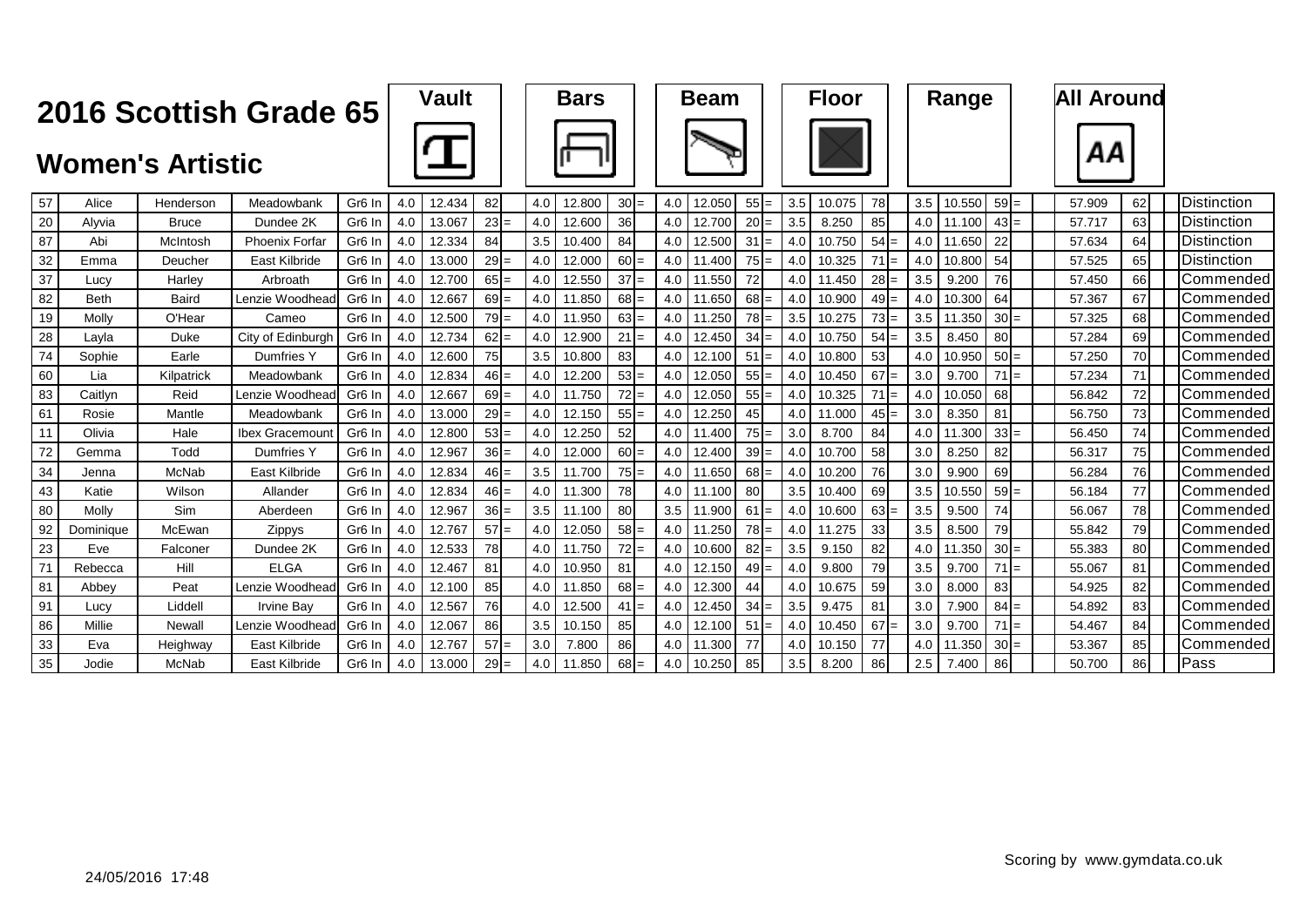#### **Women's Artistic**









Gr6 Out

| <b>No</b> | <b>Name</b> |                | Club                | Comp                | D   | <b>VT</b> |           | D   | <b>UB</b> |         |       | D   | <b>BB</b> |    |                | D   | <b>FX</b> |                | D   | <b>RC</b> |                         | AA     |                 |                      |
|-----------|-------------|----------------|---------------------|---------------------|-----|-----------|-----------|-----|-----------|---------|-------|-----|-----------|----|----------------|-----|-----------|----------------|-----|-----------|-------------------------|--------|-----------------|----------------------|
| 121       | Jenna       | Donnelly       | Zodiak              | Gr6 Out             | 4.0 | 13.167    | $10 =$    | 4.0 | 13.450    |         |       | 4.0 | 13.100    |    | $=$            | 4.0 | 12.525    | $\mathbf{3}$   | 4.0 | 12.000    |                         | 64.242 |                 | Distinction          |
| 118       | Emma        | Law            | Zodiak              | Gr6 Out             | 4.0 | 13.267    | $=$       | 4.0 | 13.100    | $10 =$  |       | 4.0 | 12.600    | 23 | $=$            | 4.0 | 12.425    |                | 4.0 | 12.450    |                         | 63.842 | $\mathbf{2}$    | <b>Distinction</b>   |
| 153       | Caitlin     | Douglas        | Auchterarder        | Gr <sub>6</sub> Out | 4.0 | 13.200    |           | 4.0 | 13.100    | $10 =$  |       | 4.0 | 12.800    | 15 | $=$            | 4.0 | 12.200    |                | 4.0 | 12.000    | $=$                     | 63.300 | 3               | Distinction          |
| 120       | Iona        | Kidd           | Zodiak              | Gr <sub>6</sub> Out | 4.0 | 12.933    | 34        | 4.0 | 12.800    | 23      |       | 4.0 | 12.850    | 13 | $=$            | 4.0 | 12.650    | $\overline{2}$ | 4.0 | 11.900    | $=$                     | 63.133 |                 | <b>IDistinction</b>  |
| 117       | Allana      | Russell        | Zodiak              | Gr <sub>6</sub> Out | 4.0 | 13.167    | $10 =$    | 4.0 | 13.200    |         |       | 4.0 | 12.800    | 15 | $=$            | 4.0 | 12.700    |                | 3.5 | 10.900    | $39 =$                  | 62.767 |                 | Distinction          |
| 105       | Tea         | Hutchison-Reid | Midlothian          | Gr6 Out             | 4.0 | 12.967    | $25 =$    | 4.0 | 13.300    | $2 =$   |       | 4.0 | 13.200    |    | $=$            | 4.0 | 11.550    | 21             | 4.0 | 11.700    | $10 =$                  | 62.717 |                 | <b>I</b> Distinction |
| 122       | Robyn       | Omond          | Zodiak              | Gr <sub>6</sub> Out | 4.0 | 12.867    | $35 =$    | 4.0 | 13.300    | $2 =$   |       | 4.0 | 12.800    | 15 | $=$            | 4.0 | 11.850    | 12             | 4.0 | 11.700    | $10 =$                  | 62.517 |                 | Distinction          |
| 145       | Emily       | Gotts          | Kestrel             | Gr <sub>6</sub> Out | 4.0 | 13.000    | $23 =$    | 4.0 | 12.850    | $20 =$  |       | 4.0 | 13.150    | 3  |                | 4.0 | 11.950    | $10 =$         | 4.0 | 11.450    | $18 =$                  | 62.400 | 81              | Distinction          |
| 123       | Kayla       | <b>Beattie</b> | City of Glasgow     | Gr <sub>6</sub> Out | 4.0 | 13.034    | $19 =$    | 4.0 | 12.950    | 17      |       | 4.0 | 12.400    | 32 | $=$            | 4.0 | 11.650    | $18 =$         | 4.0 | 12.200    | 3                       | 62.234 | 9               | <b>Distinction</b>   |
| 150       | Melissa     | Alexander      | Dundee 2K           | Gr <sub>6</sub> Out | 4.0 | 12.633    | 55        | 4.0 | 13.300    | $2 =$   |       | 4.0 | 12.950    | 11 |                | 3.5 | 11.800    | 14             | 4.0 | 11.550    | $15 =$                  | 62.233 |                 | Distinction          |
| 108       | Matangi     | Sankriti       | Garioch             | Gr <sub>6</sub> Out | 4.0 | 13.234    | $3 =$     | 4.0 | 12.550    | $29 =$  |       | 4.0 | 13.000    | 9  | $=$            | 4.0 | 11.975    | 8              | 4.0 | 1.200     | 27<br>$=$               | 61.959 |                 | <b>Distinction</b>   |
| 142       | Lauren      | McShane        | Alloa               | Gr6 Out             | 4.0 | 12.834    | 37<br>$=$ | 4.0 | 13.000    | $14 =$  |       | 4.0 | 12.500    | 28 | $=$            | 4.0 | 11.650    | 18             | 4.0 | 11.750    |                         | 61.734 | 12 <sup>1</sup> | <b>IDistinction</b>  |
| 101       | Amy         | Walker         | Midlothiar          | Gr6 Out             | 4.0 | 12.767    | $43 =$    | 4.0 | 12.900    | $18 =$  |       | 4.0 | 12.800    | 15 | $=$            | 4.0 | 11.825    | 13             | 3.5 | 11.000    | 34<br>$=$               | 61.292 | 13 <sub>l</sub> | <b>Distinction</b>   |
| 152       | Annabel     | <b>Black</b>   | Auchterarder        | Gr <sub>6</sub> Out | 4.0 | 13.133    |           | 4.0 | 12.400    | 31      | $=$   | 4.0 | 12.700    | 21 |                | 4.0 | 11.750    | 15             | 4.0 | 11.300    | 22<br>$=$               | 61.283 | 14              | <b>Distinction</b>   |
| 112       | Rebekah     | Macready       | <b>West Lothiar</b> | Gr <sub>6</sub> Out | 4.0 | 13.100    | $13 =$    | 4.0 | 13.300    | $2 =$   |       | 4.0 | 13.000    | 9  | $=$            | 4.0 | 11.025    | 42             | 4.0 | 10.550    | 49<br>$=$               | 60.975 | $15 =$          | <b>I</b> Distinction |
| 111       | Mia         | Robertson      | West Lothian        | Gr <sub>6</sub> Out | 4.0 | 13.200    | $=$       | 4.0 | 13.050    | $12 =$  |       | 4.0 | 13.100    |    | $=$            | 3.5 | 11.075    | 38             | 4.0 | 10.550    | $49 =$                  | 60.975 | $15 =$          | Distinction          |
| 99        | Arianna     | Coli           | City of Edinburgh   | Gr <sub>6</sub> Out | 4.0 | 12.667    | $51 =$    | 4.0 | 13.000    | $14 =$  |       | 4.0 | 12.000    | 52 | $=$            | 4.0 | 11.625    | 20             | 4.0 | 11.550    | $15 =$                  | 60.842 | 17 <sup>1</sup> | Distinction          |
| 102       | Charley     | Combe          | Midlothian          | Gr <sub>6</sub> Out | 4.0 | 12.734    | $46 =$    | 4.0 | 13.150    | $8 =$   |       | 4.0 | 13.200    |    | $\mathbf{H} =$ | 4.0 | 11.500    | 23             | 4.0 | 10.200    | 56                      | 60.784 | 18              | Distinction          |
| 148       | Summer      | Manson         | Kestrel             | Gr <sub>6</sub> Out | 4.0 | 13.200    |           | 4.0 | 12.700    | $25 =$  |       | 4.0 | 11.500    | 65 |                | 4.0 | 11.975    |                | 4.0 | 11.400    | 21                      | 60.775 | 19              | <b>IDistinction</b>  |
| 155       | Farah       | Waddell        | Auchterarder        | Gr <sub>6</sub> Out | 4.0 | 13.234    | $3 =$     | 4.0 | 13.150    | $8I=$   |       | 4.0 | 12.500    | 28 | $=$            | 4.0 | 10.625    | $48 =$         | 4.0 | 11.200    | 27<br>$=$               | 60.709 | 20              | <b>Distinction</b>   |
| 96        | Keira       | Thompson       | Largs               | Gr <sub>6</sub> Out | 4.0 | 13.034    | $19 =$    | 4.0 | 11.950    | $43 =$  |       | 4.0 | 12.750    | 19 | $=$            | 4.0 | 11.350    | 27             | 4.0 | 11.600    | 13                      | 60.684 | 21              | Distinction          |
| 109       | Eilidh      | McCabe         | <b>West Lothiar</b> | Gr <sub>6</sub> Out | 4.0 | 12.967    | $25 =$    | 4.0 | 12.700    | $25 =$  |       | 4.0 | 12.900    | 12 |                | 4.0 | 11.350    | 27             | 3.5 | 10.600    | 47<br>$=$               | 60.517 | $22 =$          | Distinction          |
| 104       | Niamh       | Aston          | Midlothian          | Gr <sub>6</sub> Out | 4.0 | 12.767    | $43 =$    | 3.5 | 10.800    | $55 =$  |       | 4.0 | 13.100    |    |                | 4.0 | 11.950    | $10 =$         | 4.0 | 11.900    |                         | 60.517 | 22              | Distinction          |
| 95        | Katie       | Wilson         | Largs               | Gr6 Out             | 4.0 | 13.200    | $=$       | 4.0 | 12.300    | 35      |       | 4.0 | 12.600    | 23 | $=$            | 4.0 | 11.100    | $35 =$         | 4.0 | 11.250    | $25 =$                  | 60.450 | 24              | <b>Distinction</b>   |
| 154       | Ceara       | Gow            | Auchterarder        | Gr <sub>6</sub> Out | 4.0 | 12.767    | $43 =$    | 4.0 | 11.600    | $46 =$  |       | 4.0 | 12.200    | 44 | $=$            | 4.0 | 11.525    | 22             | 4.0 | 12.250    | $\overline{\mathbf{2}}$ | 60.342 | 25              | <b>Distinction</b>   |
| 149       | Katie       | Clark          | Dundee 2K           | Gr <sub>6</sub> Out | 4.0 | 12.834    | $37 =$    | 4.0 | 12.600    | $27 =$  |       | 4.0 | 12.850    | 13 | $=$            | 4.0 | 12.000    |                | 3.5 | 9.700     | 61                      | 59.984 | 26              | Distinction          |
| 98        | Zoe         | McFadden       | Largs               | Gr <sub>6</sub> Out | 4.0 | 13.000    | $23 =$    | 4.0 | 12.400    | 31      | $I =$ | 3.5 | 11.750    | 59 | $=$            | 4.0 | 11.375    | 25             | 4.0 | 11.450    | $18 =$                  | 59.975 | 27              | Distinction          |
| 139       | Lauren      | Paterson       | Alloa               | Gr <sub>6</sub> Out | 4.0 | 12.667    | $51 =$    | 4.0 | 13.050    | $12I =$ |       | 4.0 | 12.550    | 25 |                | 4.0 | 10.400    | 52             | 4.0 | 11.300    | 22<br>$=$               | 59.967 | 28              | <b>IDistinction</b>  |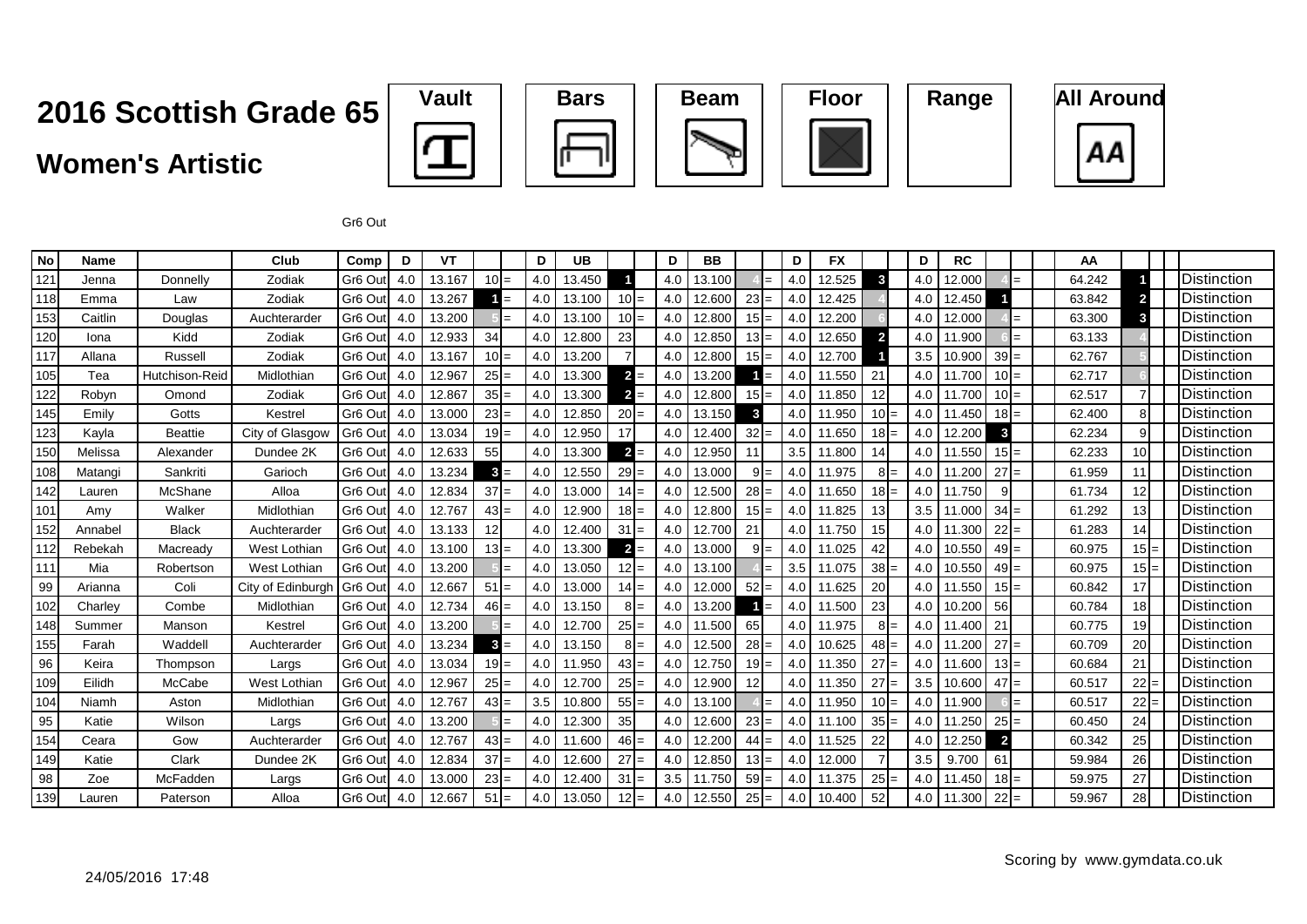| Vault | ва |
|-------|----|
|       |    |







| 124 | Niamh    | MacGregor       | City of Glasgow          | Gr <sub>6</sub> Out | 4.0 | 12.734 | $46 =$   | 4.0 | 12.900 | $18 =$          | 4.0 | 12.200 | 44              | 4.0<br>$=$ | 11.050 | 41 |                 | 4.0 | 10.950 | 37<br>$=$       | 59.834 | 29 | <b>I</b> Distinction |
|-----|----------|-----------------|--------------------------|---------------------|-----|--------|----------|-----|--------|-----------------|-----|--------|-----------------|------------|--------|----|-----------------|-----|--------|-----------------|--------|----|----------------------|
| 131 | Hannah   | McPherson       | Fife                     | Gr6 Out             | 4.0 | 12.634 | $53 =$   | 4.0 | 12.600 | $27 =$          | 4.0 | 12.300 | 38              | 4.0<br>$=$ | 11.225 | 33 |                 | 4.0 | 11.050 | $32 =$          | 59.809 | 30 | <b>IDistinction</b>  |
| 100 | Eilidh   | Thorburn        | City of Edinburgh        | Gr <sub>6</sub> Out | 4.0 | 13.034 | $19 =$   | 4.0 | 13.300 | $2 =$           | 4.0 | 12.050 | 50              | 4.0<br>$=$ | 11.700 | 17 |                 | 3.5 | 9.650  | 62              | 59.734 | 31 | <b>I</b> Distinction |
| 93  | Eva      | Connon          | Largs                    | Gr <sub>6</sub> Out | 4.0 | 13.100 | $13 =$   | 4.0 | 11.600 | $46 =$          | 4.0 | 12.400 | 32 <sup>l</sup> | 4.0<br>$=$ | 11.725 |    | 16              | 4.0 | 10.850 | $41 =$          | 59.675 | 32 | Distinction          |
| 97  | Madison  | Marner          | Largs                    | Gr <sub>6</sub> Out | 4.0 | 13.100 | $13 =$   | 3.5 | 10.700 | $59 =$          | 4.0 | 12.750 | 19              | 4.0<br>$=$ | 11.300 | 31 |                 | 4.0 | 11.700 | $10 =$          | 59.550 | 33 | <b>IDistinction</b>  |
| 110 | Makenzie | Lees            | West Lothian             | Gr <sub>6</sub> Out | 4.0 | 13.267 | $=$      | 3.5 | 11.300 | 50              | 4.0 | 13.050 |                 | 4.0        | 12.350 |    |                 | 3.5 | 9.450  | $63 =$          | 59.417 | 34 | <b>IDistinction</b>  |
| 157 | Ruby     | Campbell        | Auchterarder             | Gr <sub>6</sub> Out | 4.0 | 12.867 | $35 =$   | 4.0 | 12.750 | 24              | 4.0 | 12.400 | 32              | 4.0        | 10.750 | 45 |                 | 4.0 | 10.350 | 53              | 59.117 | 35 | <b>I</b> Distinction |
| 164 | Emilv    | Thomson         | Duo                      | Gr6 Out             | 4.0 | 12,400 | $59 =$   | 4.0 | 12.850 | $20 =$          | 4.0 | 12.550 | 25              | 4.0        | 10.025 |    | 59              | 4.0 | 11.100 | 30 <sub>1</sub> | 58.925 | 36 | <b>I</b> Distinction |
| 156 | Jessica  | Glasgow         | Auchterarder             | Gr <sub>6</sub> Ou  | 4.0 | 12.934 | $30 =$   | 4.0 | 12.400 | $31 =$          | 4.0 | 12.650 | 22              | 4.0        | 10.950 |    | 43              | 4.0 | 9.950  | $58 =$          | 58.884 | 37 | <b>Distinction</b>   |
| 143 | Esmee    | Thoms           | Pegasus                  | Gr <sub>6</sub> Out | 4.0 | 12.967 | $25 =$   | 4.0 | 12.150 | $36 =$          | 4.0 | 12.200 | 44              | 3.5<br>$=$ | 10.550 |    | $50 =$          | 4.0 | 11.000 | $34 =$          | 58.867 | 38 | <b>I</b> Distinction |
| 162 | Emmv     | McKeich         | Infinity                 | Gr <sub>6</sub> Out | 4.0 | 12.500 | $57 =$   | 4.0 | 13.000 | 14I             | 4.0 | 12.150 | 49              | 4.0        | 11.350 |    | $27 =$          | 4.0 | 9.850  | 60              | 58.850 | 39 | Distinction          |
| 103 | Lucy     | O'Connor        | Midlothiar               | Gr <sub>6</sub> Out | 4.0 | 12.800 | $40 =$   | 3.5 | 11.050 | $52 =$          | 4.0 | 13.100 |                 | 4.0        | 11.250 | 32 |                 | 4.0 | 10.600 | 47<br>$=$       | 58.800 | 40 | <b>Distinction</b>   |
| 147 | Lois     | Francey         | Kestrel                  | Gr6 Out             | 4.0 | 12.800 | $40 =$   | 4.0 | 12.150 | $36 =$          | 4.0 | 12.200 | 44              | 4.0<br>$=$ | 11.075 |    | 38              | 4.0 | 10.450 | 52              | 58.675 | 41 | <b>Distinction</b>   |
| 113 | Ava      | Stewart         | Aberdeen                 | Gr6 Out             | 4.0 | 12.934 | $30 =$   | 3.5 | 11.250 | 51              | 4.0 | 11.600 | 63              | 4.0        | 11.350 | 27 |                 | 4.0 | 11.500 | 17              | 58.634 | 42 | Distinction          |
| 114 | Isabelle | Almberg         | Aberdeen                 | Gr6 Out             | 4.0 | 13.100 | $13I=$   | 3.5 | 10.750 | $57 =$          | 4.0 | 12.050 | 50              | 4.0        | 11.450 | 24 |                 | 4.0 | 11.000 | 34              | 58.350 | 43 | Distinction          |
| 133 | Amv      | Stupart         | Alloa                    | Gr <sub>6</sub> Out | 4.0 | 12.500 | $57 =$   | 4.0 | 11.500 | 49              | 4.0 | 12.550 | 25              | 4.0        | 10.825 | 44 |                 | 4.0 | 10.900 | $39 =$          | 58.275 | 44 | <b>Distinction</b>   |
| 146 | Freya    | Singleton       | Kestrel                  | Gr <sub>6</sub> Out | 4.0 | 12.700 | 50       | 4.0 | 12.000 | $40 =$          | 4.0 | 11.950 | 54              | 4.0        | 10.725 | 46 |                 | 3.5 | 10.850 | 41              | 58.225 | 45 | <b>I</b> Distinction |
| 94  | Honor    | McGeehan        | Largs                    | Gr <sub>6</sub> Out | 4.0 | 13.100 | $13 =$   | 3.5 | 10.800 | $55 =$          | 4.0 | 12.450 | 30 <sup>1</sup> | 4.0        | 10.700 | 47 |                 | 4.0 | 11.150 | 29              | 58.200 | 46 | Distinction          |
| 141 | Orlaith  | Groarke         | Alloa                    | Gr <sub>6</sub> Ou  | 4.0 | 12.334 | $63 =$   | 4.0 | 11.700 | 45              | 4.0 | 12.300 | 38              | 4.0        | 11.100 |    | 35              | 4.0 | 10.750 | $43 =$          | 58.184 | 47 | <b>I</b> Distinction |
| 138 | Kava     | Seats           | Alloa                    | Gr <sub>6</sub> Out | 4.0 | 12.300 | 67       | 4.0 | 12.000 | $40 =$          | 4.0 | 12.400 | 32              | 3.5<br>$=$ | 9.800  |    | $63 =$          | 4.0 | 11.600 | $13 =$          | 58.100 | 48 | Distinction          |
| 161 | Ellen    | <b>Borissov</b> | Infinitv                 | Gr6 Out             | 4.0 | 11.800 | 68       | 4.0 | 12.000 | $40 =$          | 3.5 | 11.750 | 59              | 4.0<br>$=$ | 11.100 |    | 35              | 4.0 | 11.050 | $32 =$          | 57.700 | 49 | Distinction          |
| 159 | Ellen    | Hamilton        | Caithness                | Gr <sub>6</sub> Out | 4.0 | 12.967 | $25 =$   | 3.5 | 9.900  | $66 =$          | 4.0 | 12.200 | 44              | 4.0<br>$=$ | 11.175 | 34 |                 | 4.0 | 11.250 | $25 =$          | 57.492 | 50 | Commended            |
| 128 | Iona     | Syme            | <b>ELGA</b>              | Gr <sub>6</sub> Out | 4.0 | 13.100 | $13 =$   | 4.0 | 12.850 | $20 =$          | 4.0 | 12.250 | 41              | 4.0<br>$=$ | 10.225 | 56 |                 | 3.0 | 8.950  | 66              | 57.375 | 51 | ICommended           |
| 137 | Hayley   | Smith           | Alloa                    | Gr6 Out             | 4.0 | 12.600 | 56       | 4.0 | 11.950 | $43 =$          | 4.0 | 11.900 | 55              | 4.0        | 10.000 | 61 |                 | 4.0 | 10.750 | 43              | 57.200 | 52 | Commended            |
| 135 | Emma     | Todd            | Alloa                    | Gr <sub>6</sub> Out | 4.0 | 12.634 | $53 =$   | 3.5 | 9.900  | $66 =$          | 4.0 | 12.000 | 52              | 4.0        | 10.550 |    | 50              | 4.0 | 11.850 | 8               | 56.934 | 53 | <b>Commended</b>     |
| 165 | Lois     | <b>Black</b>    | Duo                      | Gr6 Out             | 4.0 | 12.367 | 61<br>l= | 4.0 | 12.100 | 38 <sup>l</sup> | 4.0 | 11.900 | 55              | 4.0        | 9.800  |    | 63              | 4.0 | 10.750 | 43              | 56.917 | 54 | Commended            |
| 126 | Ellie    | Marr            | <b>ELGA</b>              | Gr6 Out             | 4.0 | 12.800 | $40 =$   | 4.0 | 12.400 | 31<br>l=        | 4.0 | 11.850 | 57              | 3.0        | 8.700  | 68 |                 | 4.0 | 11.100 | $30 =$          | 56.850 | 55 | <b>Commended</b>     |
| 132 | Amv      | Russel          | Alloa                    | Gr6 Out             | 4.0 | 12.334 | $63 =$   | 3.5 | 9.650  | 68              | 4.0 | 12.350 | 36              | 4.0        | 11.075 |    | 38 <sup>l</sup> | 4.0 | 11.300 | 22              | 56.709 | 56 | Commended            |
| 130 | Grace    | Byrne           | Dumfries Y               | Gr <sub>6</sub> Ou  | 4.0 | 12.967 | $25 =$   | 3.5 | 10.850 | 54              | 4.0 | 12.450 | 30              | 4.0        | 10.100 | 57 |                 | 4.0 | 10.300 | $54 =$          | 56.667 | 57 | <b>Commended</b>     |
| 163 | Lucv     | <b>Brown</b>    | <b>Scottish Tumblers</b> | Gr <sub>6</sub> Out | 4.0 | 12.934 | $30 =$   | 3.5 | 9.600  | 69              | 4.0 | 12.250 | 41              | 4.0<br>$=$ | 10.050 | 58 |                 | 4.0 | 11.450 | $18 =$          | 56.284 | 58 | <b>ICommended</b>    |
| 158 | Alice    | Davidson        | Perth                    | Gr6 Out             | 4.0 | 13.200 |          | 4.0 | 12.050 | 39              | 4.0 | 12.250 | 41              | 4.0<br>$=$ | 10.625 |    | 48              | 2.0 | 8.150  | 68              | 56.275 | 59 | Commended            |
| 140 | Mairhead | Morton          | Alloa                    | Gr6 Out             | 4.0 | 12.400 | $59 =$   | 4.0 | 12.550 | $29 =$          | 3.5 | 10.500 | 67              | 4.0<br>$=$ | 10.300 | 55 |                 | 3.5 | 10.300 | $54 =$          | 56.050 | 60 | <b>Commended</b>     |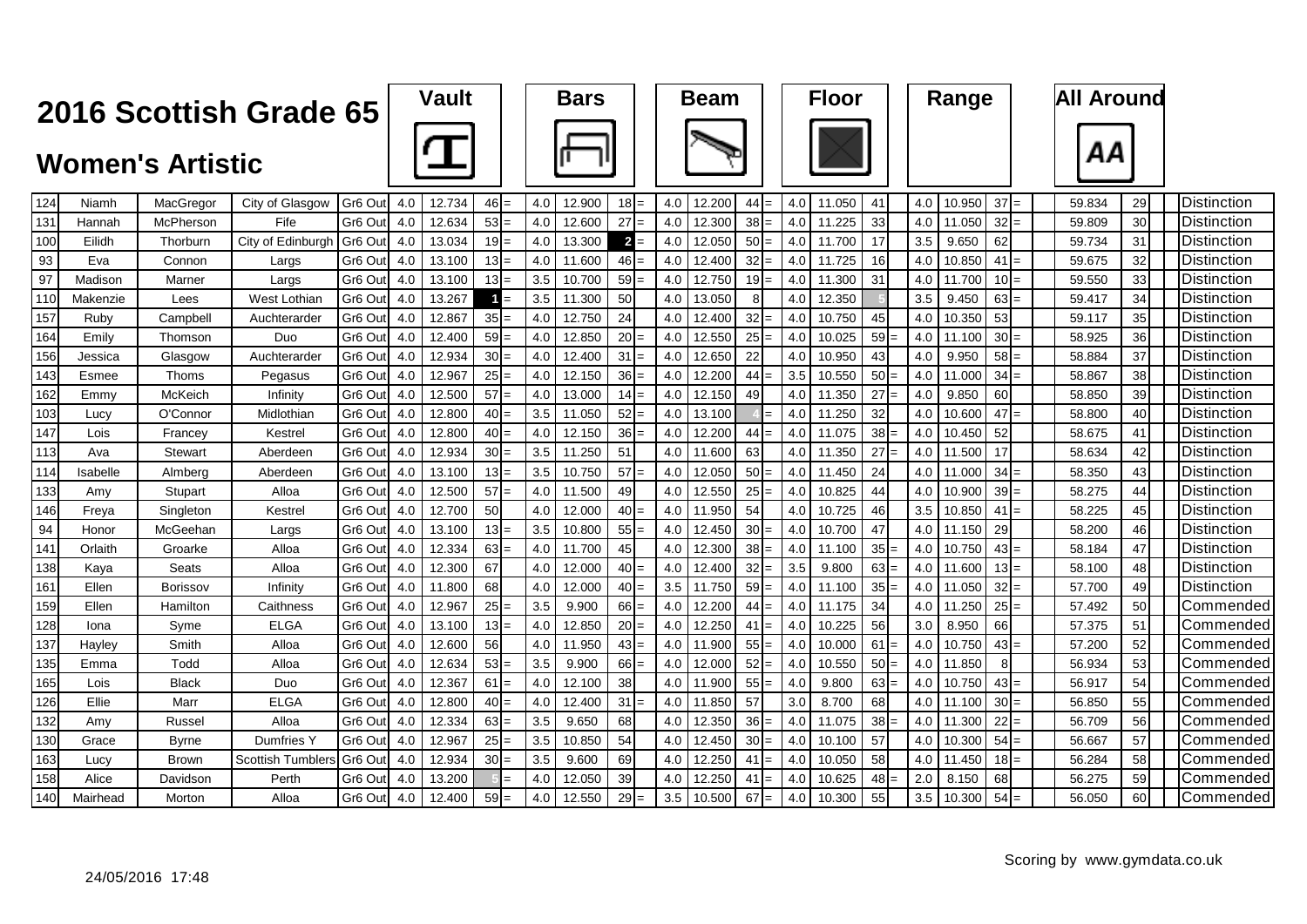







| 115 | Leona   | Hutchinson     | Aberdeen    | Gr <sub>6</sub> Out | 4.0 | 12.733 | $48 =$          | 3.5 | 10.350   | $62 =$ |               | 1.550              | 64     | 4.0        | 10.025 | $59 =$ | 3.5 | $10.550$ 49 =   |        | 55.208 | 61   | <b>ICommended</b> |
|-----|---------|----------------|-------------|---------------------|-----|--------|-----------------|-----|----------|--------|---------------|--------------------|--------|------------|--------|--------|-----|-----------------|--------|--------|------|-------------------|
| 160 | Hollie  | Fulton         | Caithness   | Gr6 Out 4.0         |     | 13.033 | 22 <sup>1</sup> | 3.5 | 10.100   | 65 I   | 4.0           | 12.300             | $38 =$ | $4.0\vert$ | 11.375 | $25 =$ | 3.5 | 8.050           | 69     | 54.858 | 62   | <b>Commended</b>  |
| 127 | Gemma   | Haynes         | <b>ELGA</b> | Gr6 Out             | 4.0 | 12.733 | $48 =$          | 3.5 | 10.700   | $59 =$ | 4.0 $\vert$ 1 | 1.700              | $61 =$ | 4.0        | 9.675  | 65     | 3.5 | 9.950           | $58 =$ | 54.758 | 63 I | <b>ICommended</b> |
| 116 | Sasha   | Macdonald      | Aberdeen    | Gr <sub>6</sub> Out | 4.0 | 12.833 | 39 <sup>°</sup> | 3.5 | 0.350    | $62 =$ |               | ا 700.،            | $61 =$ | 4.0        | 10.325 | 54     | 3.5 | 9.450           | $63 =$ | 54.658 | 64   | <b>ICommended</b> |
| 134 | Caitlyn | Miller         | Alloa       | Gr <sub>6</sub> Out | 4.0 | 12.367 | $61 =$          | 3.5 | 10.200 L | 64     | 4.0           | 12.350             | $36 =$ | 4.0        | 10.350 | 53     | 3.5 | 9.350           | 65     | 54.617 | 65   | <b>ICommended</b> |
| 106 | Sophie  | Wright         | Cameo       | Gr6 Out             | 4.0 | 1.667  | 69 I            | 4.0 | $.050$   | $52 =$ |               | 1.250 <sub>1</sub> | 66I    | 4.0        | 10.000 | $61 =$ | 4.0 | 10.100 57       |        | 54.067 | 661  | <b>ICommended</b> |
| 107 | Alyssa  | Milne          | Chalky's    | Gr <sub>6</sub> Out | 4.0 | 12.333 | 66 I            | 4.0 | 1.550    | 48I    | 4.0           | 10.500             | $67 =$ | 3.5        | 8.675  | 69     | 4.0 | $10.950$ 37 =   |        | 54.008 |      | <b>ICommended</b> |
| 144 | Martha  | <b>Baldwin</b> | Pegasus     | Gr6 Out 4.0         |     | 12.934 | $30 =$          | 3.5 | 10.600 L | 61     | 3.5           | 9.850              | 691    | 3.5        | 9.625  | $66 =$ | 4.0 | $ 10.750 $ 43 = |        | 53.759 | 68 I | <b>ICommended</b> |
| 136 | Hannah  | Tams           | Alloa       | Gr6 Out 4.0         |     | 12.334 | $63 =$          | 3.5 | 10.750 L | $57 =$ | 3.5           | 1.800              | 581    | 3.5        | 9.625  | $66 =$ | 3.0 | 8.850           | 67     | 53.359 | 69   | <b>ICommended</b> |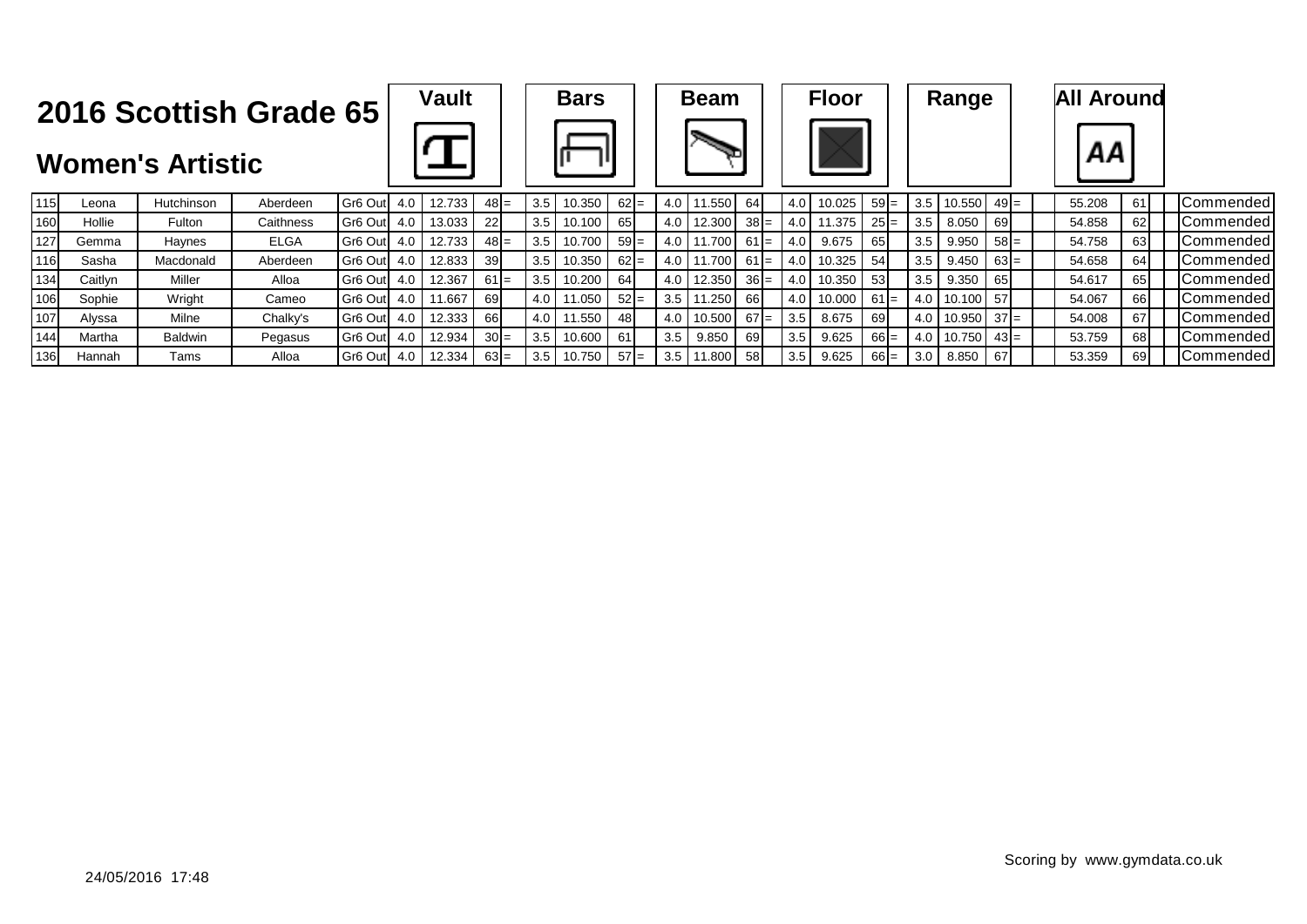#### **Women's Artistic**











Gr5 In

| No  | <b>Name</b>   |               | Club              | Comp               | D   | VT     |                |     | D   | UB     |                 | D   | <b>BB</b>  |                 | D                | <b>FX</b> |                | D   | <b>RC</b> |         | AA     |                 |                      |
|-----|---------------|---------------|-------------------|--------------------|-----|--------|----------------|-----|-----|--------|-----------------|-----|------------|-----------------|------------------|-----------|----------------|-----|-----------|---------|--------|-----------------|----------------------|
| 237 | Megan         | Cameron       | Cumbernauld       | Gr5 In             | 4.0 | 13.550 | $\overline{2}$ |     | 4.0 | 13.350 |                 | 4.0 | 12.600     | $3 =$           | 4.0              | 12.900    | $=$            | 4.0 | 12.900    | 3       | 65.300 |                 | <b>I</b> Distinction |
| 238 | Sophie        | Frater        | Cumbernauld       | Gr <sub>5</sub> In | 4.0 | 13.450 |                |     | 4.0 | 13.100 |                 | 4.0 | 13.000     |                 | 4.0              | 12.750    | 3              | 4.0 | 12.725    |         | 65.025 | 2 <sub>1</sub>  | <b>IDistinction</b>  |
| 194 | Charlotte     | Thomson       | Lasswade          | Gr <sub>5</sub> In | 4.0 | 13.350 | $9I=$          |     | 4.0 | 13.150 | 3               | 4.0 | 12.250     | 11<br>$=$       | 4.0              | 12.500    | 10             | 4.0 | 13.000    | $=$     | 64.250 | 3               | <b>I</b> Distinction |
| 236 | Maia          | Macaloney     | Cumbernauld       | Gr <sub>5</sub> In | 4.0 | 13.300 | $14 =$         |     | 4.0 | 13.100 |                 | 4.0 | 12.550     |                 | 4.0              | 12.900    | $=$            | 4.0 | 12.300    | $11 =$  | 64.150 |                 | <b>I</b> Distinction |
| 234 | Ellyn         | <b>Binnie</b> | Cumbernauld       | Gr <sub>5</sub> In | 4.0 | 13.500 | $3 =$          |     | 4.0 | 13.050 |                 | 4.0 | 12.600     | 3<br>$=$        | 4.0              | 12.700    |                | 4.0 | 11.250    | $54 =$  | 63.100 |                 | IDistinction         |
| 212 | Zara          | Prentice      | Hamilton          | Gr <sub>5</sub> Ir | 4.0 | 13.350 | $9 =$          |     | 4.0 | 12.550 | $15 =$          | 4.0 | 12.600     | 3<br>$=$        | 4.0              | 12.200    | 18             | 4.0 | 12.350    | $9 =$   | 63.050 |                 | <b>IDistinction</b>  |
| 197 | Tilly         | Bee           | Lasswade          | Gr <sub>5</sub> Ir | 4.0 | 13.400 |                |     | 4.0 | 12.900 | 9               | 4.0 | 12.600     | 3<br>$=$        | 4.0              | 12.650    | $\equiv$       | 4.0 | 11.400    | $49 =$  | 62.950 |                 | <b>I</b> Distinction |
| 211 | <b>Beth</b>   | Fallow        | Hamilton          | Gr <sub>5</sub> Ir | 4.0 | 13.300 | $14 =$         |     | 4.0 | 12.400 | 18              | 4.0 | 12.200     | $14 =$          | 4.0              | 12.325    | 14<br>$=$      | 4.0 | 12.575    |         | 62.800 | 8               | <b>I</b> Distinction |
| 231 | Lucy          | Wiseman       | Dundee 2K         | Gr <sub>5</sub> In | 4.0 | 13.000 | $32 =$         |     | 4.0 | 13.125 |                 | 4.0 | 12.200     | $14 =$          | 4.0              | 12.350    | 13             | 4.0 | 11.925    | 26      | 62.600 | 9               | <b>IDistinction</b>  |
| 235 | Emily         | Fraser        | Cumbernauld       | Gr <sub>5</sub> In | 4.0 | 13.600 |                |     | 4.0 | 12.800 | 10 <sup>1</sup> | 4.0 | 10.500     | 59              | 4.0              | 12.650    |                | 4.0 | 13.000    | $=$     | 62.550 | 10 <sup>1</sup> | <b>IDistinction</b>  |
| 182 | Amelia        | Leishman      | City of Edinburgh | Gr <sub>5</sub> Ir | 4.0 | 13.250 | $17 =$         |     | 4.0 | 12.950 |                 | 4.0 | 11.800     | 31              | 4.0              | 12.675    |                | 4.0 | 11.800    | $32 =$  | 62.475 | 11              | Distinction          |
| 233 | Ava           | <b>Boslem</b> | Cumbernauld       | Gr <sub>5</sub> In | 4.0 | 12.600 | 61             | $=$ | 4.0 | 12.700 | 11              | 4.0 | 12.750     | $\overline{2}$  | 4.0 <sub>1</sub> | 12.575    | 8              | 4.0 | 11.500    | 44      | 62.125 | 12              | Distinction          |
| 200 | Emily         | Cook          | Garioch           | Gr <sub>5</sub> In | 4.0 | 13.250 | $17 =$         |     | 4.0 | 13.200 | $\overline{2}$  | 4.0 | 11.950     | 23              | 4.0              | 12.250    | 17             | 3.5 | 11.300    | $52 =$  | 61.950 |                 | Distinction          |
| 184 | Charlotte     | Maurer        | City of Edinburgh | Gr <sub>5</sub> In | 4.0 | 13.500 | $\mathbf{3}$   |     | 4.0 | 12.200 | $22 =$          | 4.0 | 11.850     | 27              | 4.0              | 12.100    | 21<br>$\equiv$ | 4.0 | 12.300    | $11 =$  | 61.950 | $13 =$          | <b>I</b> Distinction |
| 191 | Shona         | Wight         | City of Edinburgh | Gr5 In             | 4.0 | 12.900 | 41             |     | 4.0 | 12.550 | $15 =$          | 4.0 | 12.100     | 18              | 4.0              | 11.950    | 28<br>$=$      | 4.0 | 12.250    | 16      | 61.750 | 15              | <b>Distinction</b>   |
| 220 | <b>Breagh</b> | D' Arcy       | Chalky's          | Gr <sub>5</sub> Ir | 4.0 | 12.650 | $59 =$         |     | 4.0 | 11.800 | 47              | 4.0 | 12.300     | $9 =$           | 4.0              | 12.100    | 21<br>$=$      | 4.0 | 12.450    |         | 61.300 | 16 <sup>l</sup> | Distinction          |
| 217 | Cary          | Higgins       | Auchterarder      | Gr5 In             | 4.0 | 13.100 | $24 =$         |     | 4.0 | 11.850 | $42 =$          | 4.0 | 12.000     | 21<br>$=$       | 4.0              | 12.100    | 21<br>$=$      | 4.0 | 12.175    | 17      | 61.225 | 17              | <b>IDistinction</b>  |
| 213 | Lucy          | Young         | Fife              | Gr <sub>5</sub> Ir | 4.0 | 12.800 | $51 =$         |     | 4.0 | 11.850 | $42 =$          | 4.0 | 12.450     | 8               | 4.0              | 12.050    | 26             | 4.0 | 12.050    | $21 =$  | 61.200 | 18 <sup>1</sup> | Distinction          |
| 178 | Emily         | McLymont      | Lenzie Woodhead   | Gr <sub>5</sub> Ir | 4.0 | 12.950 | $38 =$         |     | 4.0 | 12.125 | $28 =$          | 4.0 | 12.250     | 11<br>$=$       | 4.0              | 11.950    | 28<br>$=$      | 4.0 | 11.900    | 27      | 61.175 | 19              | <b>I</b> Distinction |
| 227 | <b>Beth</b>   | McAllister    | Dundonald         | Gr <sub>5</sub> In | 4.0 | 13.400 |                |     | 4.0 | 12.150 | $25 =$          | 4.0 | 11.850     | 27<br>$=$       | 4.0              | 12.325    | $14 =$         | 4.0 | 11.425    | $47 =$  | 61.150 | $20 =$          | <b>I</b> Distinction |
| 203 | Skye          | Nelson        | <b>Irvine Bav</b> | Gr <sub>5</sub> In | 4.0 | 13.100 | $24 =$         |     | 4.0 | 12.100 | 30 <sup>°</sup> |     | 4.0 11.850 | 27              | 4.0 <sub>1</sub> | 11.800    | 36<br>$=$      | 4.0 | 12.300    | $11 =$  | 61.150 | $20 =$          | <b>I</b> Distinction |
| 188 | Julie         | Richards      | City of Edinburgh | Gr5 In             | 4.0 | 12.750 | $54 =$         |     | 4.0 | 12.250 | $20 =$          | 4.0 | 11.950     | $23 =$          | 4.0              | 12.300    | 16             | 4.0 | 11.850    | $30 =$  | 61.100 | 22              | Distinction          |
| 201 | Paige         | Mathieson     | Garioch           | Gr5 In             | 4.0 | 12.900 | 41             | $=$ | 4.0 | 12.550 | $15 =$          | 4.0 | 12.300     | $9 =$           | 4.0 I            | 11.100    | 58             | 4.0 | 12.150    | $18 =$  | 61.000 | 23              | <b>I</b> Distinction |
| 189 | Maria         | Krueger       | City of Edinburgh | Gr5 In             | 4.0 | 13.050 | $29 =$         |     | 4.0 | 11.900 | $38 =$          | 4.0 | 11.300     | $43 =$          | 4.0              | 12.375    | 12             | 4.0 | 12.300    | $11 =$  | 60.925 | 24              | <b>IDistinction</b>  |
| 192 | Summer        | Ross          | City of Edinburgh | Gr5 Ir             | 4.0 | 12.200 | 78             |     | 4.0 | 12.650 | $13 =$          | 4.0 | 11.700     | 34 <sup>1</sup> | 4.0              | 11.825    | 34<br>$=$      | 4.0 | 12.400    | 8       | 60.775 | 25              | Distinction          |
| 239 | Ayla          | Hannay        | Dumfries Y        | Gr <sub>5</sub> Ir | 4.0 | 12.800 | $51 =$         |     | 4.0 | 12.275 | 19              | 4.0 | 11.700     | 34<br>$=$       | 4.0              | 11.750    | $38 =$         | 4.0 | 12.150    | $18 =$  | 60.675 | <b>26</b>       | <b>IDistinction</b>  |
| 169 | Millie        | May Tulloch   | Meadowbank        | Gr <sub>5</sub> In | 4.0 | 13.200 | $20 =$         |     | 4.0 | 12.650 | $13 =$          | 3.5 | 10.950     | $52 =$          | 4.0 l            | 11.500    | $50 =$         | 4.0 | 12.300    | $111 =$ | 60.600 | 27              | <b>IDistinction</b>  |
| 187 | Gracie        | Fisken        | City of Edinburgh | Gr <sub>5</sub> In | 4.0 | 13.100 | $24 =$         |     | 4.0 | 12.150 | $25 =$          | 4.0 | 12.150     | 17              | 4.0 <sub>1</sub> | 12.150    | 19             | 4.0 | 10.875    | 62      | 60.425 | 28              | <b>IDistinction</b>  |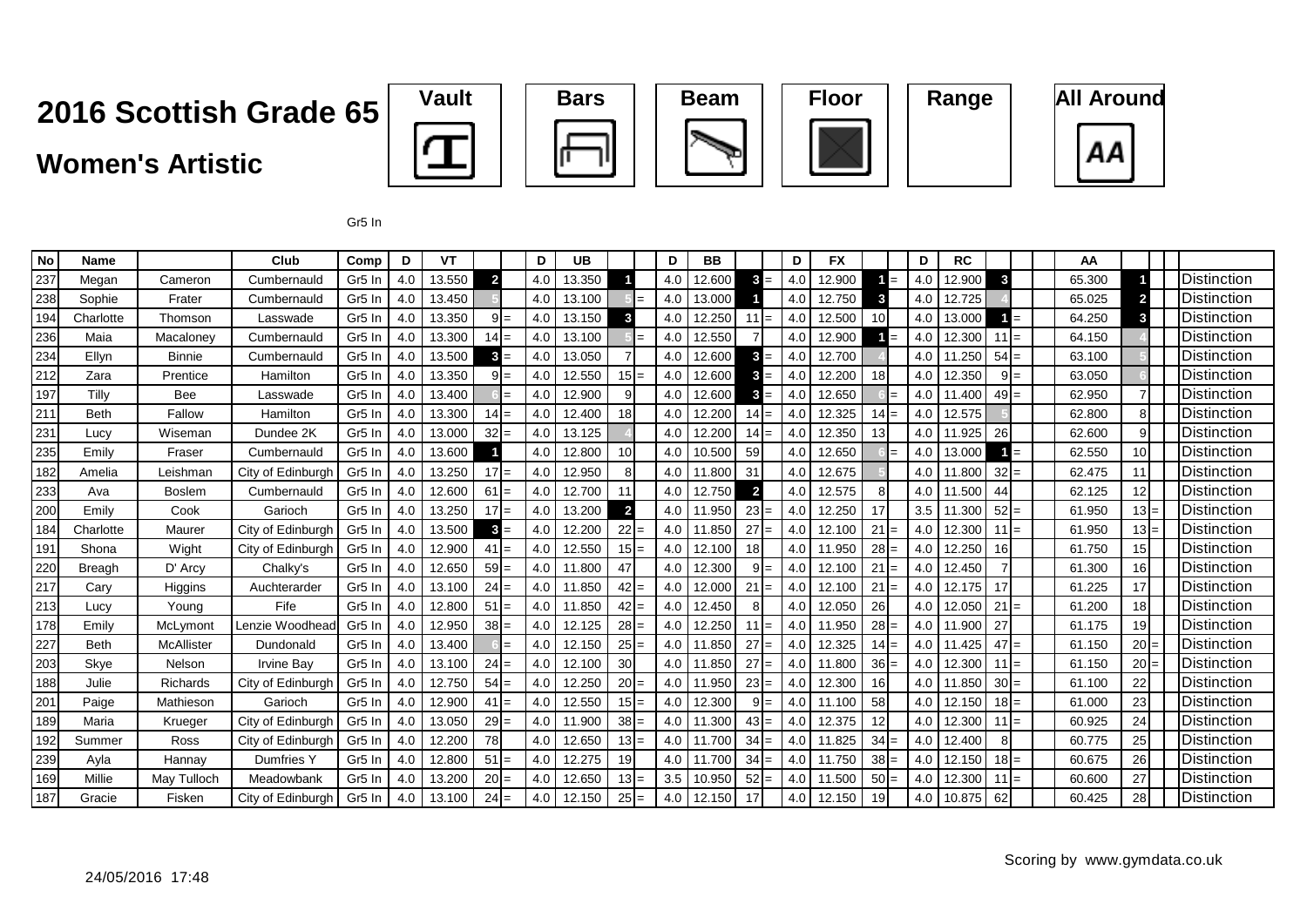| Vault | <b>Bars</b> |
|-------|-------------|
|       |             |







| 180 | Tia           | Kirkwood           | Lenzie Woodhead   | Gr <sub>5</sub> In | 4.0 | 13.100 | $24 =$ | 4.0 | 11.950 | $33 =$          | 4.0 | 12.050 | $19 =$     | 4.0 | 11.875 | 32                   | 4.0 | 11.425 | $47 =$    | 60.400 | 29     | <b>Distinction</b>   |  |
|-----|---------------|--------------------|-------------------|--------------------|-----|--------|--------|-----|--------|-----------------|-----|--------|------------|-----|--------|----------------------|-----|--------|-----------|--------|--------|----------------------|--|
| 179 | Taylor        | Deane              | Lenzie Woodhead   | Gr <sub>5</sub> In | 4.0 | 13.000 | $32 =$ | 4.0 | 11.925 | 37              | 4.0 | 11.700 | 34         | 4.0 | 11.900 | 31                   | 4.0 | 11,800 | $32 =$    | 60.325 | $30 =$ | <b>Distinction</b>   |  |
| 215 | Amy           | Reece              | City of Aberdeen  | Gr <sub>5</sub> In | 4.0 | 12.900 | $41 =$ | 4.0 | 12.150 | $25 =$          | 4.0 | 11.250 | 45<br>$=$  | 4.0 | 11.975 | 27                   | 4.0 | 12.050 | $21 =$    | 60.325 | $30 =$ | Distinction          |  |
| 198 | Yasmin        | Chan               | Perth             | Gr <sub>5</sub> In | 4.0 | 13.300 | $14 =$ | 4.0 | 11.850 | $42 =$          | 3.5 | 11.200 | 47         | 4.0 | 11.675 | 44                   | 4.0 | 12,000 | $23 =$    | 60.025 | 32     | Distinction          |  |
| 190 | Olivia        | O'Neill            | City of Edinburgh | Gr <sub>5</sub> In | 4.0 | 13.400 |        | 4.0 | 12.250 | $20 =$          | 4.0 | 12.250 | 11<br>$=$  | 4.0 | 11.675 | 44                   | 3.5 | 10.275 | 77        | 59.850 | 33     | Distinction          |  |
| 193 | Kiri          | <b>Neve Dalkin</b> | City of Glasgow   | Gr5 In             | 4.0 | 13.250 | $17 =$ | 4.0 | 11.700 | 49              | 4.0 | 10.900 | 54         | 4.0 | 12.100 | 21<br>$\overline{a}$ | 4.0 | 11.875 | $28 =$    | 59.825 | 34     | Distinction          |  |
| 168 | Imogen        | Clarke             | Meadowbank        | Gr <sub>5</sub> In | 4.0 | 13.350 | $9 =$  | 4.0 | 12.675 | 12 <sup>1</sup> | 3.5 | 9.750  | 68         | 3.5 | 11.700 | 43                   | 4.0 | 12.350 | $9 =$     | 59.825 | $34 =$ | Distinction          |  |
| 199 | Alexa         | Thom               | Garioch           | Gr5 In             | 4.0 | 13.350 | $9 =$  | 3.5 | 10.300 | $65 =$          | 4.0 | 12.050 | 19         | 4.0 | 12.550 | 9                    | 4.0 | 11.550 | 40<br>$=$ | 59.800 | 36     | Distinction          |  |
| 196 | Evie          | <b>Barker</b>      | Lasswade          | Gr5 In             | 4.0 | 12.900 | $41 =$ | 4.0 | 12.125 | $28 =$          | 4.0 | 11.250 | 45         | 4.0 | 11.825 | 34                   | 4.0 | 11.550 | 40        | 59.650 | 37     | Distinction          |  |
| 240 | Caelan        | Ferguson           | <b>Dumfries Y</b> | Gr5 In             | 4.0 | 13.150 | $22 =$ | 4.0 | 11.000 | 57              | 4.0 | 11.700 | 34         | 4.0 | 11.750 | 38 <sup>l</sup><br>- | 4.0 | 11.975 | 25        | 59.575 | 38     | <b>Distinction</b>   |  |
| 183 | Amy           | Rutherford         | City of Edinburgh | Gr <sub>5</sub> In | 4.0 | 12.400 | 73     | 4.0 | 11.400 | 51<br>l=        | 3.5 | 11.750 | 32<br>$=$  | 4.0 | 12.125 | 20                   | 4.0 | 11.850 | $30 =$    | 59.525 | 39     | <b>Distinction</b>   |  |
| 214 | Kayley        | <b>Steele</b>      | Arbroath          | Gr5 In             | 4.0 | 12.700 | $56 =$ | 4.0 | 11.200 | $55 =$          | 4.0 | 12.200 | 14I<br>$=$ | 4.0 | 11.500 | 50                   | 4.0 | 11.875 | $28 =$    | 59.475 | 40     | Distinction          |  |
| 229 | Hannah        | Moss               | Dundee 2K         | Gr <sub>5</sub> In | 4.0 | 13.150 | $22 =$ | 3.5 | 9.725  | 69              | 3.5 | 11.650 | 38         | 4.0 | 12.450 | 11                   | 4.0 | 12.150 | $18 =$    | 59.125 | 41     | <b>Distinction</b>   |  |
| 221 | Alex          | Murray             | Dundee 2K         | Gr <sub>5</sub> In | 0.0 | 12.850 | 50     | 4.0 | 11.950 | $33 =$          | 4.0 | 11.650 | 38<br>$=$  | 4.0 | 11.750 | 38<br>$=$            | 4.0 | 10.850 | $63 =$    | 59.050 | 42     | <b>I</b> Distinction |  |
| 167 | Grace         | Hanlon             | Meadowbank        | Gr <sub>5</sub> In | 4.0 | 12.550 | 69     | 4.0 | 12.200 | $22 =$          | 4.0 | 12.000 | 21<br>$=$  | 4.0 | 11.050 | 59                   | 4.0 | 10.900 | 61        | 58.700 | 43     | Distinction          |  |
| 186 | Freia         | Walford            | City of Edinburgh | Gr5 In             | 4.0 | 12.900 | $41 =$ | 4.0 | 11.900 | $38 =$          | 3.5 | 10.350 | 61         | 4.0 | 11.925 | 30                   | 4.0 | 11.525 | 43        | 58.600 | 44     | Distinction          |  |
| 172 | Aimee         | Cunningham         | West Lothian      | Gr <sub>5</sub> In | 4.0 | 12.900 | $41 =$ | 4.0 | 11.750 | 48              | 4.0 | 11.300 | 43         | 4.0 | 11.725 | 41                   | 4.0 | 10.825 | 66        | 58.500 | 45     | Distinction          |  |
| 224 | Daniella      | Milne              | Dundee 2K         | Gr5 In             | 4.0 | 12.950 | $38 =$ | 3.5 | 9.975  | 68              | 4.0 | 11.900 | 26         |     | 11.725 | 41                   | 4.0 | 11.550 | 40        | 58.100 | 46     | <b>Distinction</b>   |  |
| 166 | Carys         | Gillespie          | Meadowbank        | Gr5 In             | 4.0 | 13.050 | $29 =$ | 4.0 | 11.850 | $42 =$          | 3.5 | 10.700 | 56         | 3.5 | 10.750 | 64<br>$=$            | 4.0 | 11.750 | 35        | 58.100 | $46 =$ | Distinction          |  |
| 176 | Kirsty        | Cheung             | L Gymnastics      | Gr5 In             | 4.0 | 12.700 | $56 =$ | 4.0 | 11.900 | $38 =$          | 4.0 | 10.100 | 63         |     | 11.675 | 44                   | 4.0 | 11.650 | 36        | 58.025 | 48     | <b>Distinction</b>   |  |
| 210 | Anna          | Smit               | Hamilton          | Gr <sub>5</sub> In | 4.0 | 12.900 | $41 =$ | 4.0 | 11.325 | 53              | 4.0 | 11.100 | 50<br>$=$  | 4.0 | 11.550 | 49                   | 4.0 | 10.800 | 67<br>$=$ | 57.675 | 49     | <b>Distinction</b>   |  |
| 243 | Rachel        | Anderson           | Zodiak            | Gr5 In             | 4.0 | 12.350 | $74 =$ | 4.0 | 10.300 | $65 =$          | 3.5 | 10.700 | 56         | 4.0 | 11.625 | 47                   | 4.0 | 12.500 |           | 57.475 | 50     | Commended            |  |
| 216 | Rosie         | <b>Beaton</b>      | City of Aberdeen  | Gr <sub>5</sub> In | 4.0 | 13.350 | $9 =$  | 4.0 | 10.850 | 61              | 3.5 | 10.900 | 54         | 4.0 | 10.750 | 64                   | 4.0 | 11.475 | 45        | 57.325 | 51     | Commended            |  |
| 230 | Jasmine       | Chow               | Dundee 2K         | Gr <sub>5</sub> In | 4.0 | 12.900 | $41 =$ | 3.5 | 8.700  | 73              | 4.0 | 11.850 | 27         | 4.0 | 12.100 | 21<br>$=$            | 4.0 | 11.600 | $38 =$    | 57.150 | 52     | Commended            |  |
| 185 | Emma          | Forrest            | City of Edinburgh | Gr <sub>5</sub> In | 4.0 | 12.700 | $56 =$ | 4.0 | 12.025 | 31              | 3.5 | 9.800  | 67         | 4.0 | 11.175 | 57                   | 4.0 | 11.100 | $57 =$    | 56.800 | 53     | Commended            |  |
| 241 | Skye          | Greenland          | Dumfries Y        | Gr <sub>5</sub> In | 4.0 | 12.800 | $51 =$ | 4.0 | 10.550 | 63              | 4.0 | 11.450 | 42         | 4.0 | 11.200 | 55                   | 4.0 | 10.650 | 73        | 56.650 | 54     | Commended            |  |
| 228 | Morna         | Graham             | Dundonald         | Gr5 In             | 4.0 | 13.000 | $32 =$ | 4.0 | 12.000 | 32              | 4.0 | 11.650 | 38         | 3.0 | 8.350  | 77                   | 4.0 | 11.625 | 37        | 56.625 | 55     | Commended            |  |
| 232 | Poppy         | Thompson           | Dundee 2K         | Gr5 In             | 4.0 | 13.050 | $29 =$ | 4.0 | 11.200 | $55 =$          | 3.0 | 8.900  | 71<br>$=$  | 4.0 | 11.850 | 33                   | 4.0 | 11.450 | 46        | 56.450 | 56     | Commended            |  |
| 174 | Carla         | Jansen             | West Lothian      | Gr5 In             | 4.0 | 12.450 | $71 =$ | 4.0 | 11.850 | $42 =$          | 4.0 | 11.150 | 49         | 3.5 | 10.500 | 69                   | 3.5 | 10.350 | 76        | 56.300 | 57     | Commended            |  |
| 242 | Jessica       | Wilson             | Zodiak            | Gr5 In             | 4.0 | 12.350 | $74 =$ | 4.0 | 10.900 | 60              | 3.0 | 10.050 | 64         | 4.0 | 11.200 | 55                   | 4.0 | 11.600 | $38 =$    | 56.100 | 58     | Commended            |  |
| 246 | <b>Brooke</b> | Reynolds           | Cameo             | Gr <sub>5</sub> In | 4.0 | 12.600 | 61     | 4.0 | 9.700  | 70              | 4.0 | 11.950 | 23         | 4.0 | 10.450 | 70                   | 3.5 | .250   | 54        | 55.950 | 59     | Commended            |  |
| 226 | Karnann       | Morrison           | Dynamic           | Gr <sub>5</sub> In | 4.0 | 12.950 | $38 =$ | 4.0 | 11.900 | $38 =$          | 3.5 | 8.650  | 73:<br>$=$ | 4.0 | 11.325 | 53                   | 4.0 | 10.850 | $63 =$    | 55.675 | 60     | Commended            |  |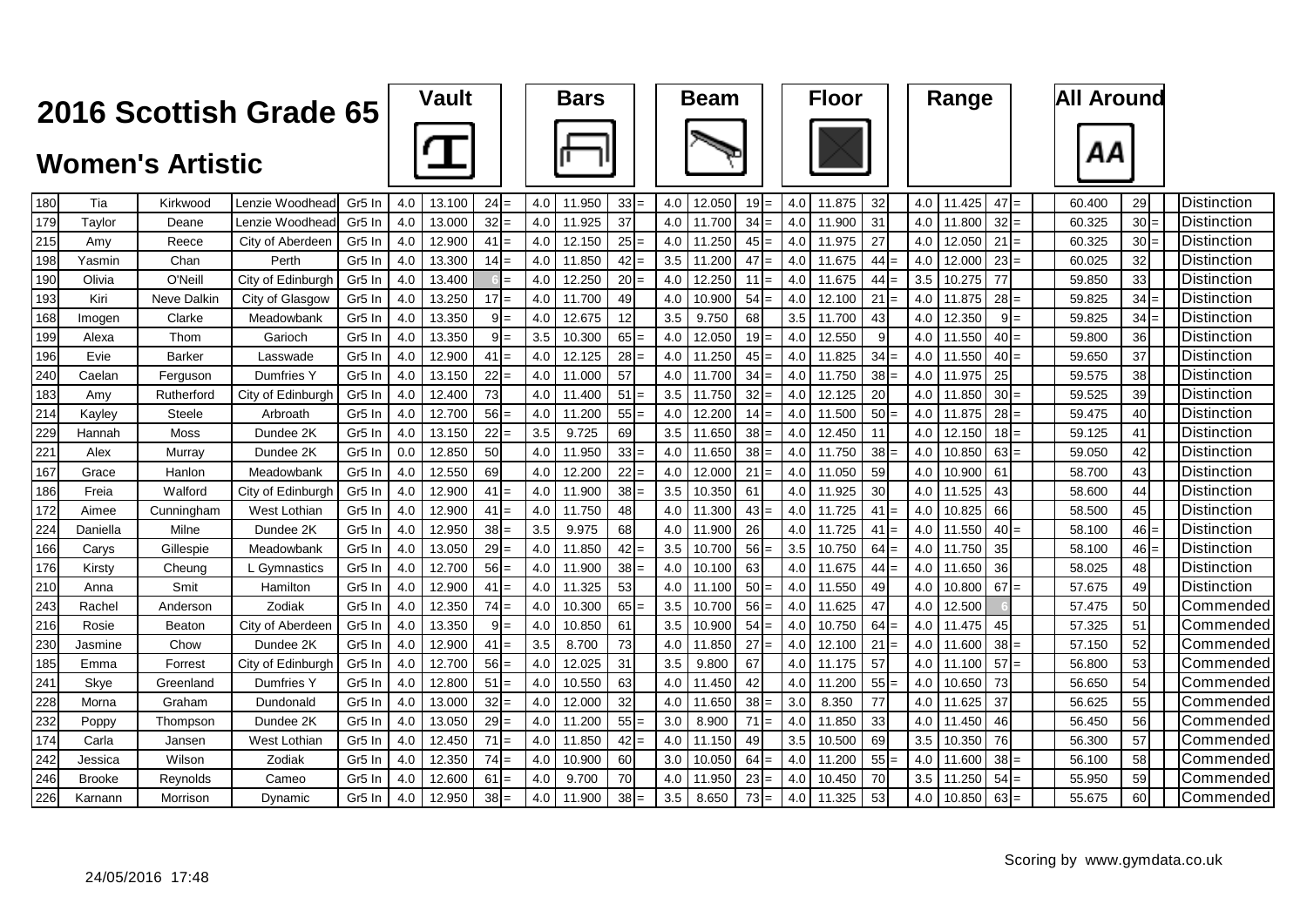|     |           | <b>Women's Artistic</b> | 2016 Scottish Grade 65 |                    |     | <b>Vault</b> |        |     | <b>Bars</b> |                 |     | <b>Beam</b> |        |     |     | <b>Floor</b> |        |     | Range        |        | <b>All Around</b><br>ΑА |           |                  |
|-----|-----------|-------------------------|------------------------|--------------------|-----|--------------|--------|-----|-------------|-----------------|-----|-------------|--------|-----|-----|--------------|--------|-----|--------------|--------|-------------------------|-----------|------------------|
| 175 | Ava       | Deplacido               | Ibex                   | Gr <sub>5</sub> In | 4.0 | 12.600       | $61 =$ | 4.0 | 11.400      | $51 =$          | 3.5 | 9.900       | 66     |     | 4.0 | 10.650       | 67     | 3.5 | 11.100       | $57 =$ | 55.650                  | 61        | Commended        |
| 173 | Aimee     | Sneddon                 | West Lothian           | Gr <sub>5</sub> In | 4.0 | 13.200       | $20 =$ | 4.0 | 12.200      | $22 =$          | 3.5 | 7.550       | 79     |     | 4.0 | 11.600       | 48     | 3.5 | 10.850       | $63 =$ | 55.400                  | 62        | Commended        |
| 219 | Kaie-Lee  | Disbury                 | Angus Axis             | Gr5 In             | 4.0 | 12.750       | $54 =$ | 4.0 | 10.950      | $58 =$          | 3.0 | 9.400       | 69     |     | 4.0 | 11.000       | 61     | 4.0 | 11.075       | $59 =$ | 55.175                  | 63        | Commended        |
| 225 | Alexis    | Hamilton                | Dynamic                | Gr <sub>5</sub> In | 4.0 | 12.600       | $61 =$ | 4.0 | 11.950      | $33 =$          | 4.0 | 10.150      | 62     |     | 4.0 | 11.400       | 52     | 3.5 | 8.750        | 80     | 54.850                  | 64        | Commended        |
| 177 | Anna      | <b>Brown</b>            | Lenzie Woodhead        | Gr <sub>5</sub> In | 4.0 | 13.000       | $32 =$ | 4.0 | 11.950      | $33 =$          | 4.0 | 11.100      | $50 =$ |     | 3.0 | 7.000        | 80     | 4.0 | 11.400       | $49 =$ | 54.450                  | 65        | Commended        |
| 204 | Anjali    | Pavri                   | Zippys                 | Gr <sub>5</sub> In | 4.0 | 12.900       | $41 =$ | 3.5 | 8.050       | 76              | 4.0 | 11.750      | 32     | $=$ | 4.0 | 10.925       | 63     | 3.5 | 10.700       | $69 =$ | 54.325                  | 66        | Commended        |
| 170 | Lila      | Thomson                 | <b>Phoenix Forfar</b>  | Gr <sub>5</sub> In | 4.0 | 12.000       | 80     | 4.0 | 10.950      | $58 =$          | 2.5 | 8.200       | 75     |     | 4.0 | 10.950       | 62     | 4.0 | 12.000       | $23 =$ | 54.100                  | 67        | Commended        |
| 202 | Niamh     | Graham                  | <b>Irvine Bav</b>      | Gr <sub>5</sub> In | 4.0 | 13.000       | $32 =$ | 4.0 | 11.650      | 50 <sub>l</sub> | 4.0 | 11.650      | 38     | $=$ | 3.0 | 7.050        | 79     |     | 3.5 10.700   | $69 =$ | 54.050                  | 68        | Commended        |
| 181 | Ella      | Steedman                | <b>ELGA</b>            | Gr <sub>5</sub> In | 4.0 | 12.600       | $61 =$ | 4.0 | 11.300      | 54              | 3.5 | 8.150       | 76     |     | 4.0 | 11.025       | 60     | 4.0 | 10.800       | $67 =$ | 53.875                  | 69        | Commended        |
| 248 | Millie    | Kennedv                 | Cameo                  | Gr <sub>5</sub> In | 4.0 | 12.600       | $61 =$ | 3.5 | 8.325       | 74              | 3.5 | 11.200      | $47 =$ |     | 3.5 | 10.150       | $72 =$ | 4.0 | 11.300       | $52 =$ | 53.575                  | <b>70</b> | Commended        |
| 223 | Daisv     | Lothian                 | Dundee 2K              | Gr <sub>5</sub> In | 4.0 | 13.000       | $32 =$ | 3.5 | 8.875       | 72              | 3.5 | 10.450      | 60     |     | 3.5 | 10.750       | $64 =$ | 4.0 | 10.250       | 78     | 53.325                  |           | Commended        |
| 171 | Olivia    | Kelly                   | <b>Phoenix Forfar</b>  | Gr <sub>5</sub> In | 4.0 | 12.350       | $74 =$ | 4.0 | 10.000      | 67              | 3.0 | 8.900       | $71 =$ |     | 4.0 | 10.525       | 68     | 4.0 | 11.400       | $49 =$ | 53.175                  | 72.       | Commended        |
| 222 | Ava       | Paul                    | Dundee 2K              | Gr <sub>5</sub> In | 4.0 | 13.100       | $24 =$ | 3.5 | 9.675       | 71              | 3.0 | 6.650       | 80     |     | 4.0 | 11.800       | $36 =$ | 4.0 | 11.800       | $32 =$ | 53.025                  | 73        | Commended        |
| 207 | Lexie     | Mair                    | Zippys                 | Gr <sub>5</sub> In | 4.0 | 12.650       | $59 =$ | 3.5 | 8.150       | 75              | 4.0 | 10.050      | 64     | $=$ | 4.0 | 11.225       | 54     |     | $3.5$ 10.700 | $69 =$ | 52.775                  | 74        | <b>Commended</b> |
| 245 | Jessica   | Wilson                  | Allander               | Gr <sub>5</sub> In | 4.0 | 12.500       | 70     | 4.0 | 10.650      | 62              | 3.5 | 10.950      | $52 =$ |     | 3.5 | 7.850        | 78     | 4.0 | 10.700       | $69 =$ | 52.650                  | 75        | Commended        |
| 205 | Emily     | <b>Dickens</b>          | Zippys                 | Gr <sub>5</sub> In | 4.0 | 12.250       | 77     | 4.0 | 10.500      | 64              | 3.5 | 9.200       | 70     |     | 3.5 | 9.975        | 74     | 4.0 | 10.200       | 79     | 52.125                  | <b>76</b> | Pass             |
| 209 | Leah      | Henderson               | Jump                   | Gr <sub>5</sub> In | 4.0 | 12.600       | $61 =$ | 3.5 | 7.900       | $77 =$          | 4.0 | 10.600      | 58     |     | 3.5 | 9.100        | 76     |     | 3.5 11.200   | 56     | 51.400                  | 77        | Pass             |
| 206 | Gabrielle | <b>Branch</b>           | Zippys                 | Gr <sub>5</sub> In | 4.0 | 12.600       | $61 =$ | 3.5 | 7.900       | $77 =$          | 3.0 | 7.700       | 78     |     | 4.0 | 10.300       | 71     | 3.5 | 10.500       | 75     | 49.000                  | 78        | Pass             |
| 244 | Ellie     | Maccalman               | Allander               | Gr5 In             | 4.0 | 12.450       | $71 =$ | 3.0 | 6.675       | 80              | 2.5 | 8.000       | 77     |     | 4.0 | 10.150       | $72 =$ | 4.0 | 11.075       | $59 =$ | 48.350                  | 79        | Pass             |
| 249 | Niamh     | Slavin                  | Cameo                  | Gr <sub>5</sub> In | 4.0 | 12.100       | 79     | 3.0 | 7.050       | 79I             | 2.5 | 8.650       | $73 =$ |     | 4.0 | 9.800        | 75     | 3.5 | 10.600       | 74     | 48.200                  | 80        | <b>Pass</b>      |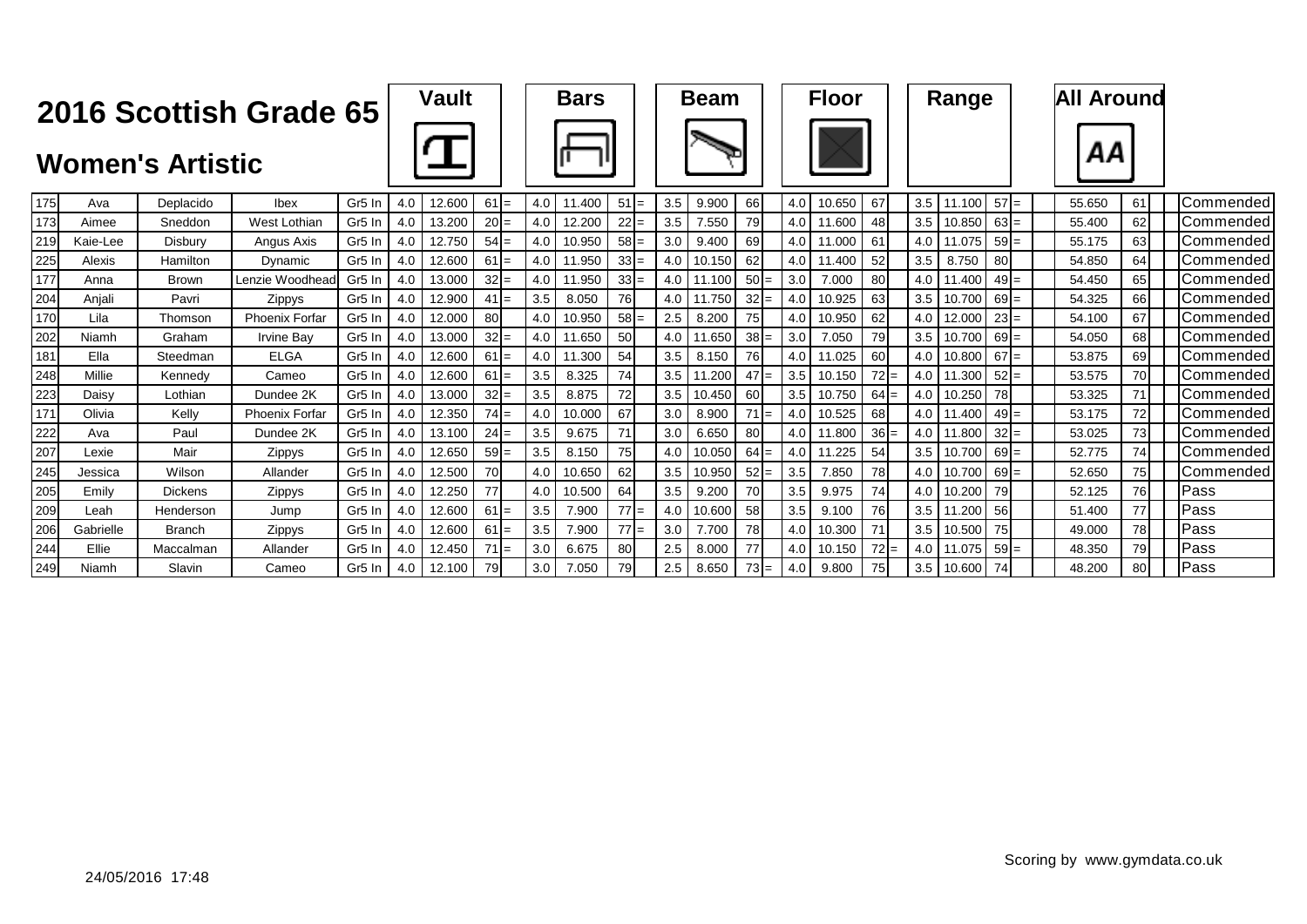#### **Women's Artistic**









Gr5 Out

| No  | <b>Name</b> |                 | Club                  | Comp    | D   | VT     |                | D   | <b>UB</b> |              | D   | <b>BB</b> |                |     | D                | <b>FX</b>  |                        | D   | <b>RC</b> |                         | AA     |        |                      |
|-----|-------------|-----------------|-----------------------|---------|-----|--------|----------------|-----|-----------|--------------|-----|-----------|----------------|-----|------------------|------------|------------------------|-----|-----------|-------------------------|--------|--------|----------------------|
| 307 | Sophie      | Craig           | Cumbernauld           | Gr5 Out | 4.0 | 13.500 |                | 4.0 | 12.925    | $\mathbf{2}$ | 4.0 | 12.150    | $9 =$          |     | 4.0              | 12.800     |                        | 4.0 | 13.400    |                         | 64.775 |        | <b>IDistinction</b>  |
| 305 | Lucv        | Garvie          | Cumbernauld           | Gr5 Out | 4.0 | 13.200 | $12 =$         | 4.0 | 11.900    | $19 =$       | 4.0 | 12.750    |                |     | 4.0              | 12.300     | $\mathbf{2}$           | 4.0 | 12.725    | $\overline{\mathbf{2}}$ | 62.875 |        | <b>IDistinction</b>  |
| 291 | Freya       | MacLean         | Lenzie Woodhead       | Gr5 Out | 4.0 | 13.000 | $34 =$         | 4.0 | 12.700    | 3            | 4.0 | 12.400    |                |     | 4.0              | 11.900     | $\overline{7}$<br>$=$  | 4.0 | 12.100    | $=$                     | 62.100 |        | Distinction          |
| 254 | Holly       | Wilson          | West Lothian          | Gr5 Out | 4.0 | 12.950 | $39 =$         | 4.0 | 12.250    |              | 4.0 | 12.200    | $7 =$          |     | $4.0\text{ }$    | 11.875     | $10 =$                 | 4.0 | 12.075    |                         | 61.350 |        | <b>I</b> Distinction |
| 279 | Iona        | Patrick         | City of Edinburgh     | Gr5 Out | 4.0 | 13.100 | $21 =$         | 4.0 | 12.150    | $11 =$       | 4.0 | 12.550    | $2 =$          |     | $4.0\vert$       | 11.800     | $13 =$                 | 4.0 | 11.650    | $23 =$                  | 61.250 |        | Distinction          |
| 302 | Emma        | <b>Bartlett</b> | L Gymnastics          | Gr5 Out | 4.0 | 13.100 | 21             | 4.0 | 12.375    |              | 4.0 | 11.350    | $25 =$         |     | 4.0              | 12.150     |                        | 4.0 | 12.250    | 3                       | 61.225 |        | <b>I</b> Distinction |
| 296 | Olivia      | Crawford        | <b>Irvine Bay</b>     | Gr5 Out | 4.0 | 13.150 | $17 =$         | 4.0 | 12.975    |              | 4.0 | 11.450    | 24             |     | 4.0              | 11.900     | $\overline{7}$<br>$=$  | 4.0 | 11.725    | 20                      | 61.200 |        | <b>IDistinction</b>  |
| 250 | Amy         | Kennedy         | Alloa                 | Gr5 Out | 4.0 | 13.050 | $29 =$         | 4.0 | 11.675    | $24 =$       | 4.0 | 12.500    |                |     | 4.0              | 11.850     | 12                     | 4.0 | 12.100    | $=$                     | 61.175 |        | <b>IDistinction</b>  |
| 278 | Grace       | Jones           | City of Edinburgh     | Gr5 Out | 4.0 | 12.900 | $42 =$         | 4.0 | 12.275    |              | 4.0 | 11.700    | 19             |     | 4.0 <sub>1</sub> | 11.700     | 16                     | 4.0 | 12.000    | 8                       | 60.575 |        | <b>I</b> Distinction |
| 304 | Natasha     | <b>Buchan</b>   | L Gymnastics          | Gr5 Out | 4.0 | 12.800 | $51 =$         | 4.0 | 12.225    |              | 4.0 | 11.300    | 27             |     | 4.0              | 12.200     | $\mathbf{3}$           | 4.0 | 11.800    | $13 =$                  | 60.325 | 10     | Distinction          |
| 299 | Kendal      | Roy             | <b>Balwearie</b>      | Gr5 Out | 4.0 | 13.050 | $29 =$         | 4.0 | 12.100    | $13 =$       | 4.0 | 12.250    |                |     | 4.0 <sub>1</sub> | 11.925     |                        | 4.0 | 10.950    | 43                      | 60.275 | 11     | <b>IDistinction</b>  |
| 315 | Tianah      | Scott           | Dundee 2K             | Gr5 Out | 4.0 | 13.100 | 21<br>$=$      | 4.0 | 12.200    | 10           | 4.0 | 11.650    | 20             |     | 4.0 <sub>1</sub> | 11.650     | 17 <sup>1</sup><br>$=$ | 4.0 | 11.475    | 33                      | 60.075 | 12     | <b>IDistinction</b>  |
| 255 | Juliana     | Kollarova       | West Lothian          | Gr5 Out | 4.0 | 13.250 |                | 4.0 | 12.050    | 15           | 4.0 | 11.050    | 31             |     | $4.0\text{ }$    | 11.950     |                        | 4.0 | 11.775    | $16 =$                  | 60.075 |        | <b>IDistinction</b>  |
| 298 | Olivia      | <b>Black</b>    | Auchterarder          | Gr5 Out | 4.0 | 13.050 | $29 =$         | 4.0 | 12.300    |              | 4.0 | 12.550    | $\overline{2}$ | $=$ | 4.0              | 11.550     | $24 =$                 | 4.0 | 10.450    | $55 =$                  | 59.900 | 14     | Distinction          |
| 277 | Annabel     | Leslie          | City of Edinburgh     | Gr5 Out | 4.0 | 12.900 | $42 =$         | 4.0 | 11.825    | 21           | 4.0 | 12.150    | $9 =$          |     | 4.0 l            | 11.300     | 39                     | 4.0 | 11.550    | $29 =$                  | 59.725 | 15     | <b>IDistinction</b>  |
| 314 | Sarah       | Jane Fleming    | Dundee 2K             | Gr5 Out | 4.0 | 12.950 | $39 =$         | 4.0 | 11.200    | 31           | 4.0 | 12.050    | $12 =$         |     | 4.0              | 11.550     | $24 =$                 | 4.0 | 11.650    | $23 =$                  | 59.400 | 16     | <b>IDistinction</b>  |
| 297 | Ella        | Wilson          | Auchterarder          | Gr5 Out | 4.0 | 12.900 | $42 =$         | 4.0 | 11.525    | 28           | 4.0 | 12.150    | 9              |     | 4.0              | 11.800     | $13 =$                 | 4.0 | 10.750    | 48                      | 59.125 | 17     | Distinction          |
| 313 | Ruby        | Scott           | Dundee 2K             | Gr5 Out | 4.0 | 13.150 | $17 =$         | 3.5 | 9.850     | 45           | 4.0 | 12.200    | $7 =$          |     | 4.0 l            | 11.900     | $7 =$                  | 4.0 | 11.975    | 9                       | 59.075 | 18     | Distinction          |
| 273 | Ellie       | Davidson        | Fife                  | Gr5 Out | 4.0 | 12.900 | $42 =$         | 4.0 | 12.025    | 16           | 4.0 | 10.900    | $34 =$         |     | 4.0 <sub>1</sub> | 11.600     | $21 =$                 | 4.0 | 11.550    | $29 =$                  | 58.975 | 19     | <b>I</b> Distinction |
| 267 | Alicia      | Dow             | Kestrel               | Gr5 Out | 4.0 | 13.350 | 3              | 4.0 | 10.850    | 39           | 4.0 | 12.050    | $12 =$         |     | 3.5              | 10.475     | 58                     | 4.0 | 11.800    | $13 =$                  | 58.525 | 20     | Distinction          |
| 268 | Ola         | Kozlowska       | Kestrel               | Gr5 Out | 4.0 | 13.250 |                | 3.5 | 9.950     | 44           | 4.0 | 11.350    | 25             |     | 4.0              | 11.600     | $21 =$                 | 4.0 | 11.900    | 10                      | 58.050 | 21     | <b>IDistinction</b>  |
| 265 | Eilish      | Wood            | Meadowbank            | Gr5 Out | 4.0 | 13.100 | 21             | 4.0 | 12.000    | 17<br>$=$    | 3.0 | 10.250    | 42             |     | 4.0              | 10.900     | 47<br>$=$              | 4.0 | 11.650    | 23                      | 57.900 | 22     | Distinction          |
| 275 | Grace       | Barrie          | Fife                  | Gr5 Out | 4.0 | 13.000 | $34 =$         | 4.0 | 11.800    | 22           | 4.0 | 10.500    | 39             |     | $4.0\text{ }$    | 11.650     | $17 =$                 | 4.0 | 10.800    | 47                      | 57.750 | 23     | <b>I</b> Distinction |
| 301 | Rebecca     | Naysmith        | Inverurie             | Gr5 Out | 4.0 | 13.200 | $12 =$         | 4.0 | 12.000    | $17 =$       | 3.0 | 10.350    | 41             |     | 4.0 <sub>1</sub> | 11.400     | $33 =$                 | 3.5 | 10.750    | $48 =$                  | 57.700 | 24     | <b>I</b> Distinction |
| 256 | Kayla       | Montague        | West Lothian          | Gr5 Out | 4.0 | 13.200 | $12 =$         | 4.0 | 12.100    | $13 =$       | 3.5 | 9.350     | 49             |     | 4.0 <sub>1</sub> | 11.275     | 41                     | 4.0 | 11.750    | 19                      | 57.675 | 25     | <b>IDistinction</b>  |
| 274 | Emily       | Hunter          | Fife                  | Gr5 Out | 4.0 | 12.850 | $49 =$         | 4.0 | 11.900    | $19 =$       | 3.5 | 9.100     | 52             |     | 4.0              | 11.875     | $10 =$                 | 4.0 | 11.775    | <b>16</b>               | 57.500 | 26     | <b>IDistinction</b>  |
| 293 | Rachel      | Robertson       | Largs                 | Gr5 Out | 4.0 | 13.400 | $\overline{2}$ | 4.0 | 9.100     | 51           | 4.0 | 11.600    | 22             |     | 4.0              | 11.650     | 17 <sup>1</sup><br>$=$ | 4.0 | 11.700    | 21                      | 57.450 | 27     | Commended            |
| 280 | Jenna       | Danby           | City of Edinburgh     | Gr5 Out | 4.0 | 13.100 | $21 =$         | 3.5 | 9.000     | $52 =$       | 3.5 | 11.750    | 17             |     | 4.0              | 11.800     | $13 =$                 | 4.0 | 11.800    | $13 =$                  | 57.450 | 27     | Commended            |
| 290 | Cara        | Lee             | <b>Irvine Newtown</b> | Gr5 Out | 4.0 | 13.050 | $29 =$         | 4.0 | 10.950    | $36 =$       | 4.0 | 11.800    | 16             |     | 4.0              | 10.500     | 57                     | 4.0 | 11.100    | $41 =$                  | 57.400 | $29 =$ | Commended            |
| 292 | Orla        | McGeehan        | Largs                 | Gr5 Out | 4.0 | 13.150 | $17 =$         | 3.5 | 9.150     | 50           | 4.0 | 11.950    | 15             |     |                  | 4.0 11.650 | 17                     | 4.0 | 11.500    | 31                      | 57.400 | $29 =$ | <b>Commended</b>     |